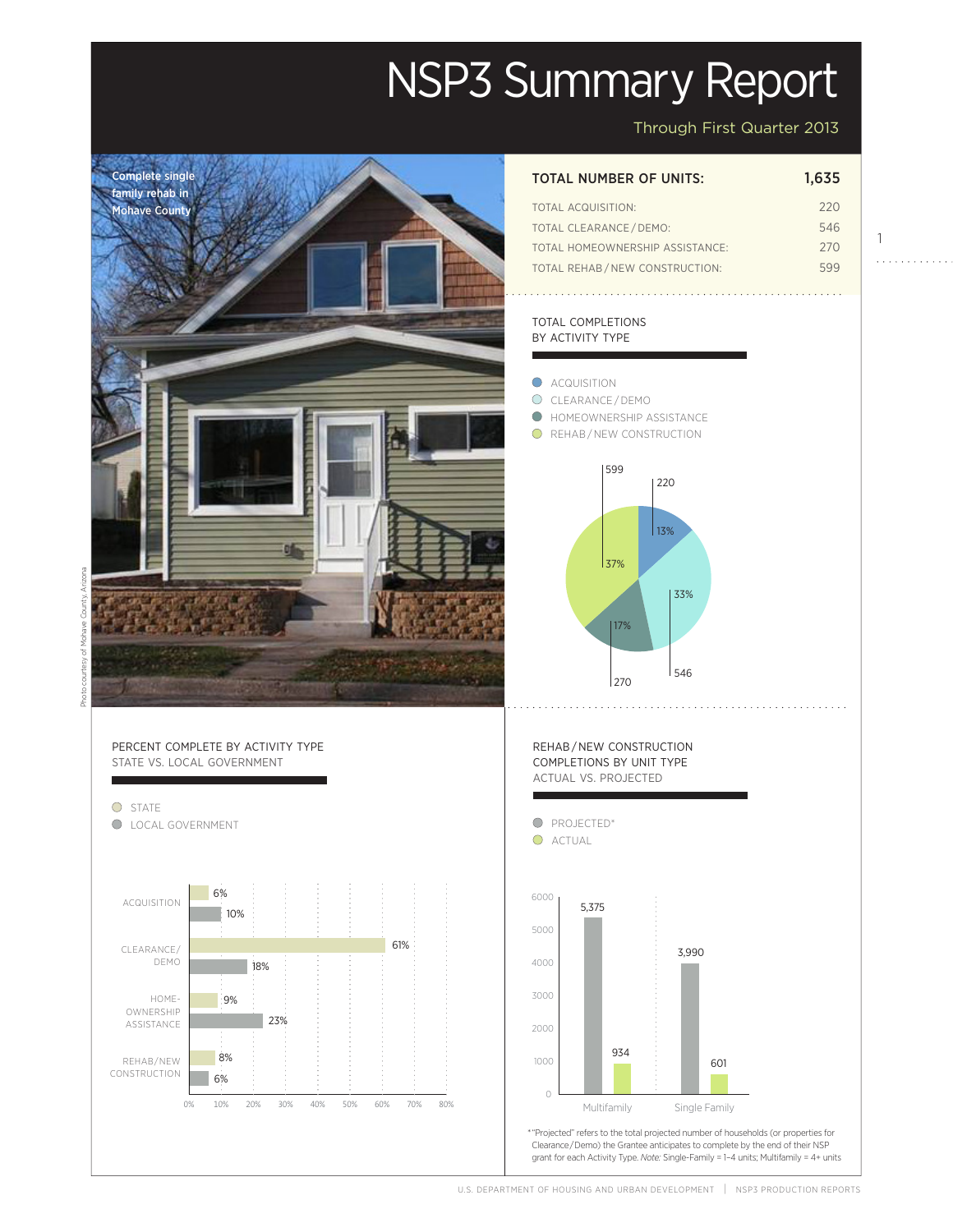## STATE VS. LOCAL COMPLETIONS actual vs. projected

9%

6%



0

COMPLETED UNITS BY ACTIVITY TYPE and national objectives

| GRANTEE                    | <b>ACQUISITION</b>  | CLEARANCE/<br>DEMO | HOME-<br>OWNERSHIP<br>ASSISTANCE | REHAB/<br>NEW<br>CONSTRUCTION    | TOTAL                      |
|----------------------------|---------------------|--------------------|----------------------------------|----------------------------------|----------------------------|
| Adams County, CO           | O                   |                    |                                  | 0                                | 0                          |
| <b>LH25</b><br><b>LMMI</b> | $\overline{O}$      |                    |                                  | $\overline{0}$<br>$\overline{0}$ | $\mathbf 0$<br>$\mathbf 0$ |
| Akron, OH                  | O                   |                    |                                  | 0                                | 1                          |
| <b>LH25</b><br><b>LMMI</b> | $\circ$             |                    |                                  | $\overline{0}$<br>$\overline{0}$ | $\mathbf 0$                |
| Alaska State Program       | $\circ$             |                    |                                  | $\mathbf{0}$                     | O                          |
| <b>LH25</b><br><b>LMMI</b> | $\circ$<br>$\Omega$ |                    |                                  | $\overline{0}$<br>$\overline{0}$ | O<br>$\mathbf 0$           |
| Anderson, IN               | 0                   | 2                  |                                  |                                  | 3                          |
| LMMI                       | $\Omega$            | $\overline{2}$     |                                  | $\mathbf{1}$                     | $\overline{3}$             |
| Anoka County, MN           | 2                   |                    |                                  |                                  | 2                          |
| <b>LH25</b><br><b>LMMI</b> |                     |                    |                                  |                                  |                            |
| Apple Valley, CA           | $\Omega$            |                    | 3                                | $\Omega$                         | 3                          |
| <b>LH25</b><br>LMMI        | $\Omega$            |                    | 3                                | $\circ$<br>$\overline{0}$        | $\mathbf 0$<br>3           |

2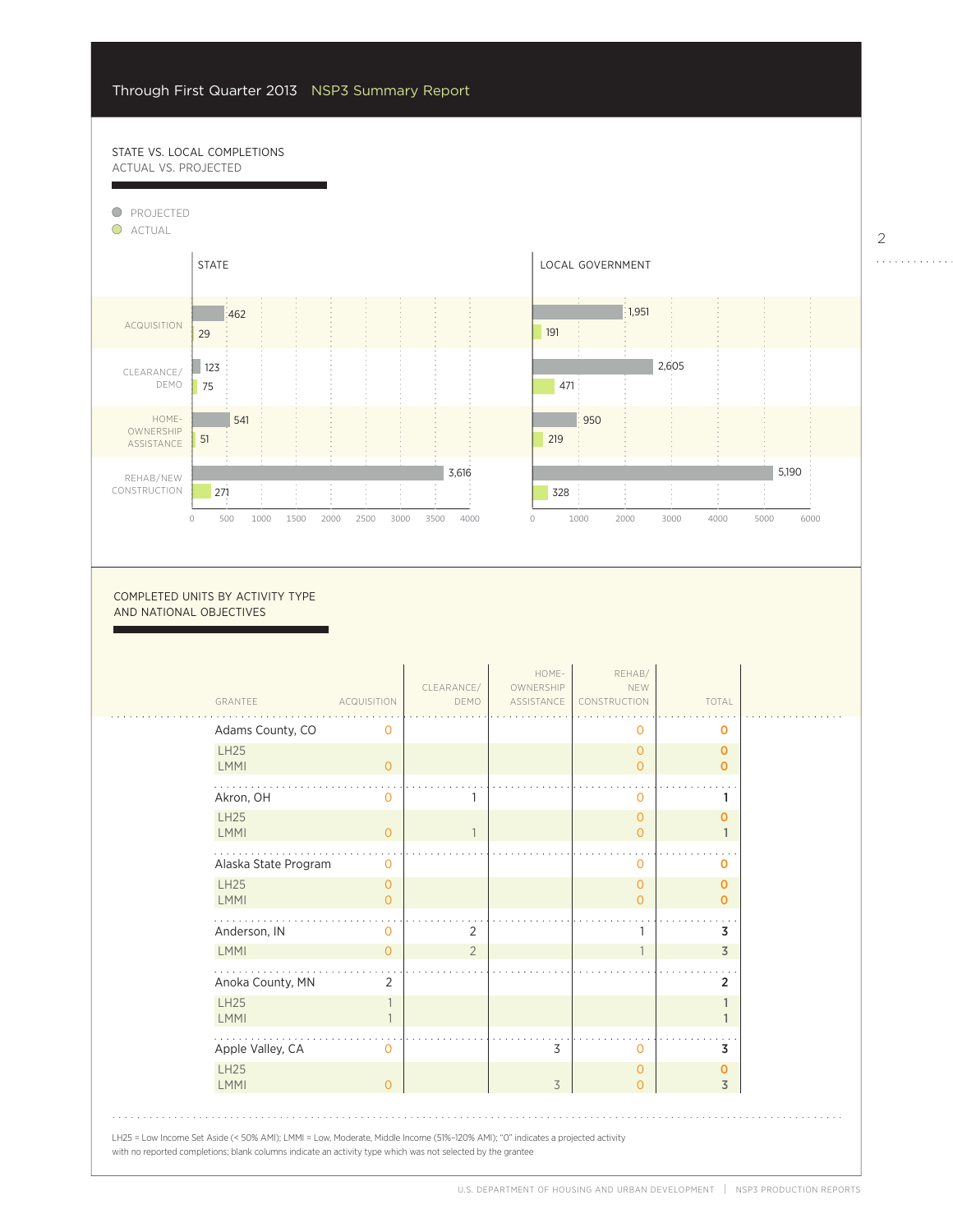|                            |                                       | CLEARANCE/     | HOME-<br>OWNERSHIP  | REHAB/<br>NEW                              |                                 |  |
|----------------------------|---------------------------------------|----------------|---------------------|--------------------------------------------|---------------------------------|--|
| GRANTEE                    | <b>ACQUISITION</b>                    | DEMO           | ASSISTANCE          | CONSTRUCTION                               | TOTAL                           |  |
| Arizona State Program      | 0                                     |                |                     | 0                                          | 0                               |  |
| LH25                       | $\circ$                               |                |                     | $\mathsf{O}\xspace$                        | $\mathbf 0$                     |  |
| Atlanta, GA                |                                       |                |                     | $\mathbf 0$                                | o                               |  |
| LH25<br><b>LMMI</b>        |                                       |                |                     | $\mathsf{O}\xspace$<br>$\overline{O}$      | $\mathbf{O}$<br>0               |  |
| Augusta, GA                |                                       | 0              |                     | $\mathbf 0$                                | $\mathbf 0$                     |  |
| LH25<br><b>LMMI</b>        |                                       | $\overline{0}$ |                     | $\mathsf{O}\xspace$<br>$\mathbf{O}$        | $\mathbf 0$<br>$\mathbf{O}$     |  |
| .<br>Aurora, CO            | 9                                     |                | 9                   |                                            | $\sim$<br>18                    |  |
| LH25                       | $\overline{4}$                        |                |                     |                                            | $\overline{4}$                  |  |
| <b>LMMI</b>                | 5                                     |                | $\mathcal G$        |                                            | 14                              |  |
| Avondale City, AZ          |                                       | 0              | 8                   | $\mathbf 0$                                | 8                               |  |
| LH25<br>LMMI               |                                       | $\overline{0}$ | $\overline{2}$<br>6 | $\mathsf{O}\xspace$<br>$\circ$             | $\overline{2}$<br>6             |  |
| .<br>Bakersfield, CA       | 0                                     |                |                     |                                            | 0                               |  |
| <b>LH25</b><br><b>LMMI</b> | $\overline{0}$<br>$\overline{O}$      |                |                     |                                            | $\mathbf 0$<br>$\mathbf{o}$     |  |
| Birmingham, AL             |                                       |                |                     | 1                                          | 1                               |  |
| LH25<br><b>LMMI</b>        |                                       |                |                     | $\overline{0}$<br>$\mathbf{1}$             | 0<br>$\mathbf{1}$               |  |
| Boynton Beach, FL          | 0                                     |                | $\mathbf 0$         |                                            | 0                               |  |
| LH25<br>LMMI               | $\mathsf{O}\xspace$<br>$\overline{0}$ |                | $\overline{0}$      |                                            | $\mathbf 0$<br>0                |  |
| Brevard County, FL         | 0                                     |                |                     | $\mathbf 0$                                | $\mathbf 0$                     |  |
| LH25<br><b>LMMI</b>        | $\overline{0}$<br>$\overline{0}$      |                |                     | $\mathsf{O}\xspace$<br>$\circ$             | $\mathbf 0$<br>$\mathbf{o}$     |  |
| Broward County, FL         |                                       |                |                     | 3                                          | 3                               |  |
| LH25<br>LMMI               |                                       |                |                     | $\mathsf{O}\xspace$<br>$\overline{3}$      | 0<br>$\overline{3}$             |  |
| .<br>Butler County, OH     |                                       | 5              |                     | $\mathsf{O}\xspace$                        | $\sim$ $\sim$<br>5              |  |
| LH25<br>LMMI               |                                       | 5              |                     | $\mathsf{O}\xspace$<br>$\mathsf{O}\xspace$ | $\pmb{\mathsf{O}}$<br>5         |  |
| i i vojno<br>Canton, OH    |                                       | 17             |                     | $\mathsf{O}\xspace$                        | 17                              |  |
| LH25<br>LMMI               |                                       | $17\,$         |                     | $\mathsf{O}\xspace$<br>$\mathsf{O}$        | $\mathbf 0$<br>$17\phantom{.0}$ |  |

LH25 = Low Income Set Aside (< 50% AMI); LMMI = Low, Moderate, Middle Income (51%–120% AMI); "0" indicates a projected activity with no reported completions; blank columns indicate an activity type which was not selected by the grantee

3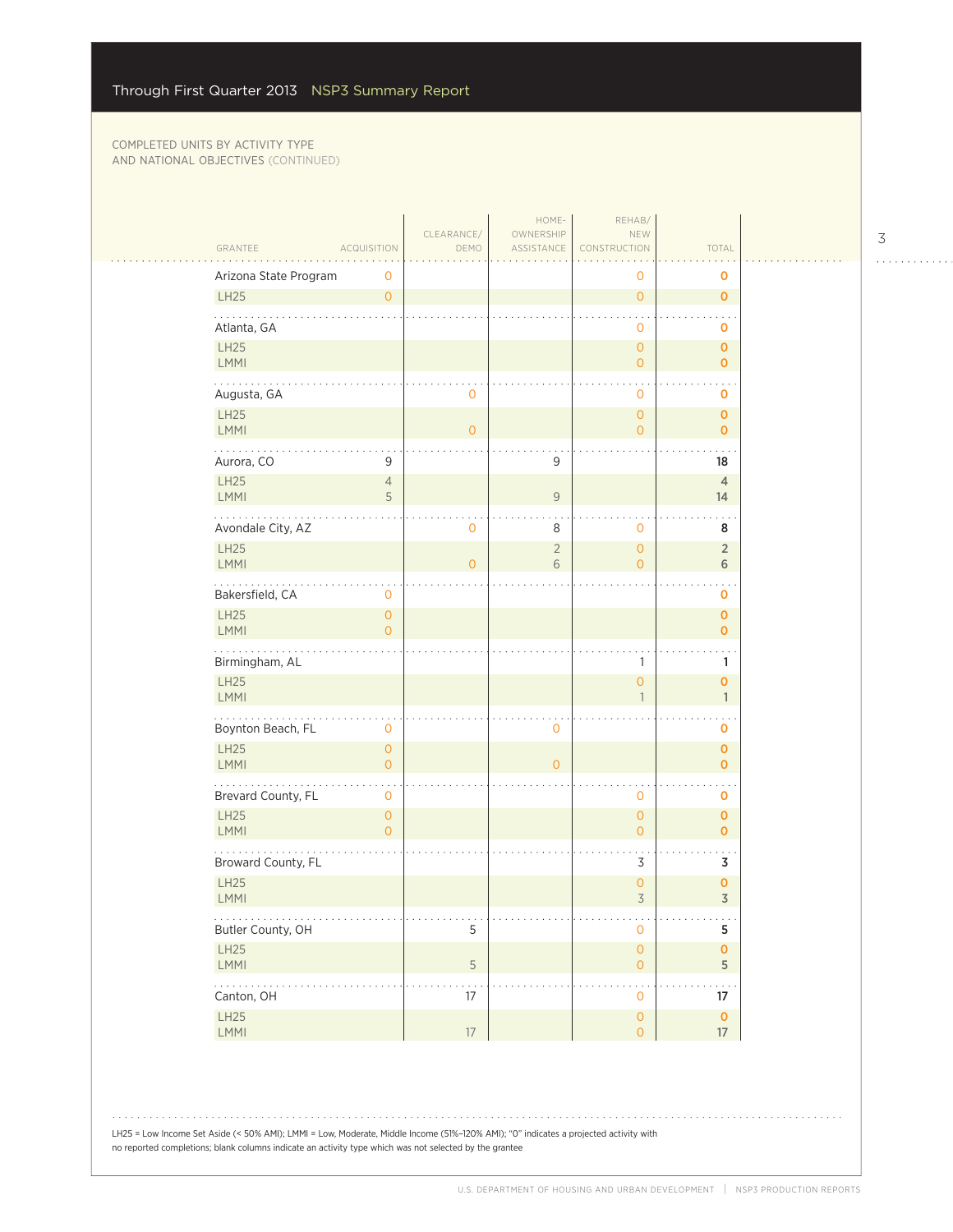| GRANTEE<br>Cape Coral, FL                                             | <b>ACQUISITION</b><br>0          | DEMO                | ASSISTANCE          | CONSTRUCTION<br>15                  | TOTAL<br>15                                |
|-----------------------------------------------------------------------|----------------------------------|---------------------|---------------------|-------------------------------------|--------------------------------------------|
| LH25<br>LMMI                                                          | $\overline{O}$                   |                     |                     | $\mathbf{O}$<br>15                  | $\mathbf{O}$<br>15                         |
| Chandler, AZ                                                          | 6                                |                     | 0                   |                                     | 6                                          |
| LH25<br><b>LMMI</b>                                                   | $\overline{4}$<br>$\overline{2}$ |                     | $\overline{O}$      |                                     | $\overline{4}$<br>$\sqrt{2}$               |
| .<br>Charlotte County, FL                                             |                                  | 0                   |                     | 0                                   | o                                          |
| LH25<br><b>LMMI</b>                                                   |                                  | $\mathbf{O}$        |                     | $\overline{0}$<br>$\overline{O}$    | $\mathbf 0$<br>$\mathbf 0$                 |
| Chicago, IL                                                           |                                  | $\mathbf 0$         |                     | 0                                   | 0                                          |
| <b>LH25</b><br><b>LMMI</b>                                            |                                  | $\mathbf{0}$        |                     | $\overline{O}$<br>$\overline{O}$    | $\mathbf 0$<br>$\mathbf 0$                 |
| Cincinnati, OH<br><b>LH25</b>                                         |                                  | $\overline{0}$      |                     | $\overline{2}$<br>$\overline{0}$    | $\overline{2}$<br>$\mathbf 0$              |
| <b>LMMI</b>                                                           |                                  | $\overline{0}$      |                     | $\overline{2}$                      | $\sqrt{2}$                                 |
| $\sim$ $\sim$ $\sim$ $\sim$<br>Citrus County, FL<br>LH25              |                                  |                     |                     | $\overline{2}$<br>$\overline{0}$    | $\ddotsc$<br>$\overline{2}$<br>$\mathbf 0$ |
| LMMI                                                                  |                                  |                     |                     | $\overline{2}$                      | $\overline{2}$<br>$\sim$ $\sim$            |
| Clark County, NV<br>LH25                                              | $\mathbf{O}$<br>$\overline{O}$   | $\mathsf{O}\xspace$ |                     | $\overline{7}$<br>$\mathbf{O}$      | $\overline{7}$<br>$\pmb{\mathsf{O}}$       |
| <b>LMMI</b><br>.                                                      |                                  | $\overline{0}$      |                     | $\overline{7}$                      | $\overline{7}$                             |
| Clark County, OH<br>LH25<br>LMMI                                      |                                  |                     |                     | 1<br>$\overline{O}$<br>$\mathbf{1}$ | 1<br>$\mathbf 0$<br>$\mathbf{1}$           |
| Clayton County, GA                                                    |                                  | $\mathbf 0$         | 1                   | 15                                  | 16                                         |
| <b>LH25</b><br><b>LMMI</b>                                            |                                  | $\overline{O}$      | $\mathbf{1}$        | $\,8\,$<br>$7\overline{ }$          | $\,$ 8 $\,$<br>$\,$ 8 $\,$                 |
| Clearwater, FL                                                        |                                  |                     |                     | 0                                   | 0                                          |
| <b>LH25</b><br><b>LMMI</b>                                            |                                  |                     |                     | $\overline{0}$<br>0                 | $\mathbf 0$<br>0                           |
| Cleveland, OH                                                         |                                  | 0                   |                     | 0                                   | 0                                          |
| LH25<br>LMMI                                                          |                                  | $\overline{0}$      |                     | $\overline{O}$<br>$\mathbf 0$       | $\mathbf 0$<br>$\mathbf 0$                 |
| $\mathbb{Z}^2$ , $\mathbb{Z}^2$ , $\mathbb{Z}^2$ ,<br>Cobb County, GA | 0                                |                     | 0                   | 0                                   | $\ddotsc$<br>o                             |
| LH25<br>LMMI                                                          | $\circ$<br>$\overline{O}$        |                     | 0<br>$\overline{0}$ | $\mathbf 0$<br>$\overline{0}$       | $\mathbf 0$<br>$\mathbf{o}$                |

4

 $\begin{array}{cccccccccccccc} . & . & . & . & . & . & . & . & . & . & . & . & . \end{array}$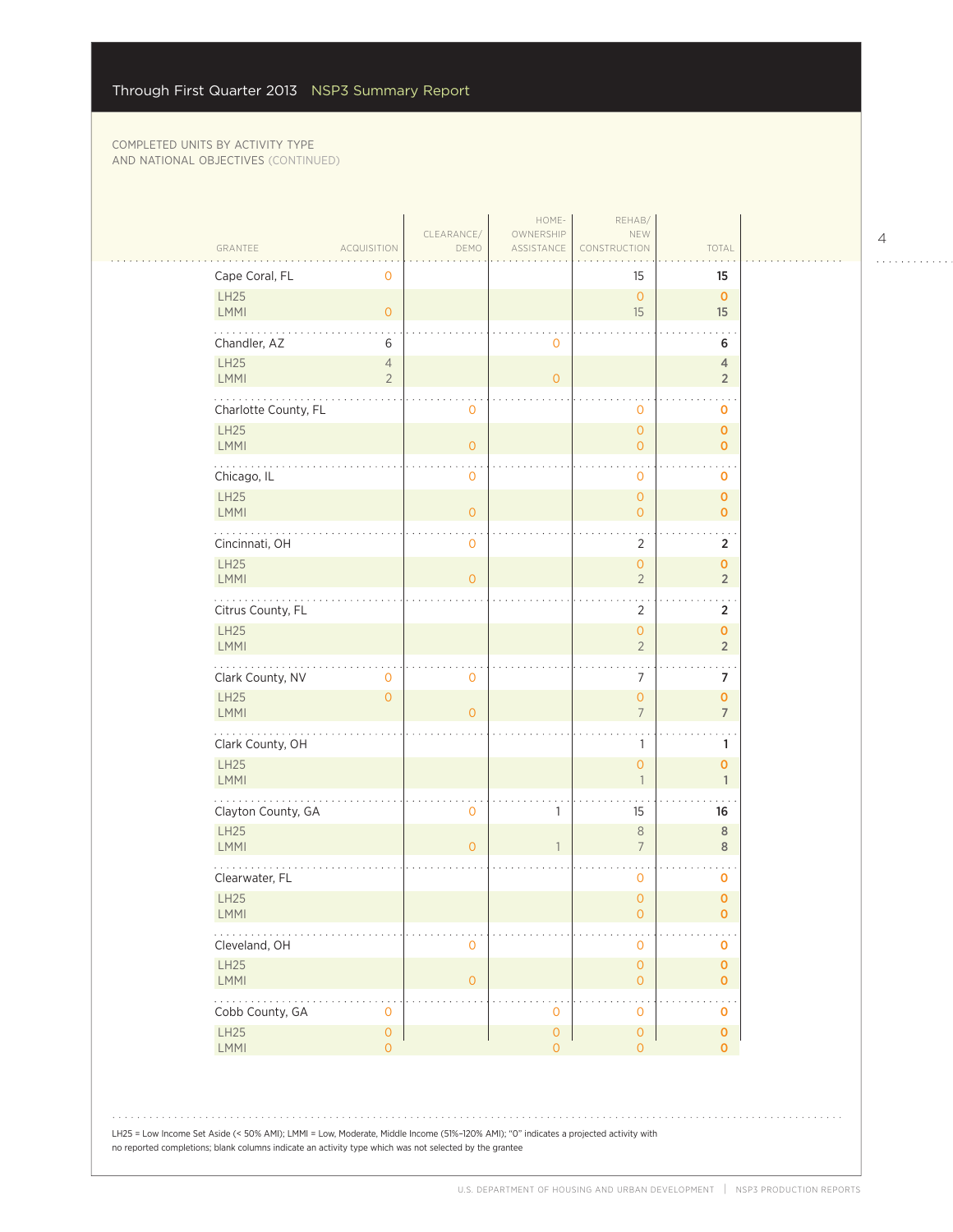$\mathcal{L}_{\mathcal{A}}$ 

| GRANTEE                                                         | <b>ACQUISITION</b>                    | CLEARANCE/<br>DEMO | HOME-<br>OWNERSHIP<br>ASSISTANCE | REHAB/<br>NEW<br>CONSTRUCTION              | TOTAL                         |
|-----------------------------------------------------------------|---------------------------------------|--------------------|----------------------------------|--------------------------------------------|-------------------------------|
| Collier County, FL                                              | 0                                     |                    |                                  |                                            | O                             |
| LH25<br><b>LMMI</b>                                             | $\circ$<br>$\circ$                    |                    |                                  |                                            | $\mathbf{o}$<br>$\mathbf{O}$  |
| Columbus, OH                                                    | $\mathbf 0$                           | 27                 |                                  | $\mathbf 0$                                | 27                            |
| <b>LH25</b><br><b>LMMI</b>                                      | $\circ$                               | 27                 |                                  | $\overline{O}$<br>$\overline{O}$           | $\mathbf 0$<br>27             |
| Columbus-Muscogee, GA                                           | $\mathbf{0}$                          |                    | $\sqrt{2}$                       | 0                                          | $\overline{2}$                |
| <b>LH25</b><br><b>LMMI</b>                                      | $\circ$<br>$\overline{O}$             |                    | $\overline{2}$                   | $\overline{O}$<br>$\mathbf{O}$             | $\mathbf 0$<br>$\overline{2}$ |
| Commonwealth of<br>Puerto Rico                                  |                                       |                    |                                  | $\mathbf 0$                                | 0                             |
| <b>LH25</b><br><b>LMMI</b>                                      |                                       |                    |                                  | $\mathbf{O}$<br>$\overline{O}$             | $\mathbf 0$<br>$\mathbf{O}$   |
| Compton, CA                                                     |                                       |                    |                                  | 0                                          | 0                             |
| LH25<br><b>LMMI</b>                                             |                                       |                    |                                  | $\overline{O}$<br>$\mathbf{O}$             | $\mathbf{o}$<br>$\mathbf{O}$  |
| Connecticut State Program                                       | 0                                     | 0                  |                                  | 0                                          | 0                             |
| LH25<br><b>LMMI</b>                                             | $\mathsf{O}\xspace$<br>$\overline{O}$ | $\overline{O}$     |                                  | $\overline{O}$<br>$\circ$                  | $\mathbf{o}$<br>$\mathbf{O}$  |
| Contra Costa County, CA                                         |                                       |                    |                                  | $\mathbf 0$                                | $\mathbf 0$                   |
| <b>LH25</b>                                                     |                                       |                    |                                  | $\mathsf{O}\xspace$                        | $\mathbf{O}$                  |
| Cook County, IL                                                 | $\mathbf 0$                           |                    |                                  | $\mathbf 0$                                | o                             |
| <b>LH25</b><br><b>LMMI</b>                                      | $\overline{0}$                        |                    |                                  | $\overline{O}$<br>$\overline{O}$           | $\mathbf 0$<br>$\mathbf{O}$   |
| Coral Springs, FL                                               |                                       |                    | 12                               | 4                                          | 16                            |
| <b>LH25</b><br>LMMI                                             |                                       |                    | $\sqrt{2}$<br>$10$               | $\overline{0}$<br>$\overline{4}$           | $\overline{2}$<br>14          |
| Corona, CA                                                      | $\mathbf 0$                           |                    |                                  | $\mathbf 0$                                | 0                             |
| LH25<br>LMMI                                                    | $\mathsf{O}\xspace$                   |                    |                                  | $\overline{0}$                             | $\mathbf 0$<br>$\pmb{0}$      |
| $\cdots$<br>Cuyahoga County, OH                                 |                                       | $18\,$             |                                  | $\mathbf 0$                                | 18                            |
| LH25<br><b>LMMI</b>                                             |                                       | $18\,$             |                                  | $\mathsf{O}\xspace$<br>$\mathsf{O}\xspace$ | $\mathbf 0$<br>18             |
| $\mathbb{Z}^2$ . The set of $\mathbb{Z}^2$<br>Dallas County, TX |                                       |                    |                                  | $\ddot{\phantom{1}}$<br>9                  | 9                             |
| LH25<br>LMMI                                                    |                                       |                    |                                  | $\overline{4}$<br>5                        | $\overline{4}$<br>5           |

LH25 = Low Income Set Aside (< 50% AMI); LMMI = Low, Moderate, Middle Income (51%–120% AMI); "0" indicates a projected activity with no reported completions; blank columns indicate an activity type which was not selected by the grantee

5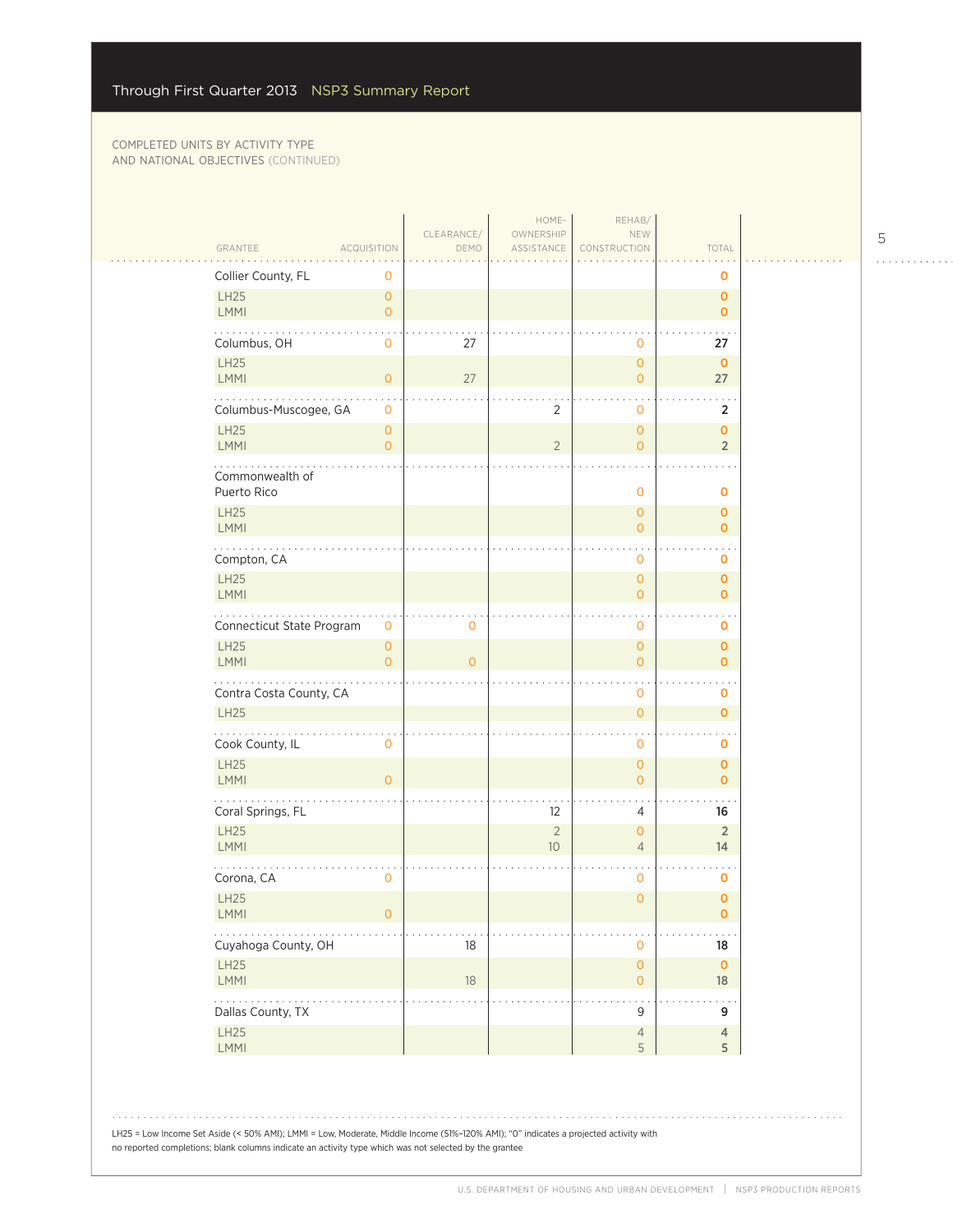|                                                                          |                                                 | CLEARANCE/          | HOME-<br>OWNERSHIP | REHAB/<br>NEW                    |                                  |
|--------------------------------------------------------------------------|-------------------------------------------------|---------------------|--------------------|----------------------------------|----------------------------------|
| GRANTEE                                                                  | <b>ACQUISITION</b>                              | DEMO                | ASSISTANCE         | CONSTRUCTION                     | TOTAL                            |
| Dallas, TX                                                               | 0                                               |                     |                    | 2                                | 2                                |
| LH25<br>LMMI                                                             | $\circ$<br>$\overline{O}$                       |                     |                    | $\overline{2}$<br>$\overline{O}$ | $\overline{2}$<br>$\mathbf{0}$   |
| Davie, FL                                                                | $\mathbf{1}$                                    |                     |                    | 4                                | 5                                |
| LH25<br>LMMI                                                             | $\mathsf{O}\xspace$<br>$\overline{\phantom{a}}$ |                     |                    | $\overline{2}$<br>$\overline{2}$ | $\overline{2}$<br>$\overline{3}$ |
| Dayton, OH                                                               |                                                 | 16                  |                    | 0                                | 16                               |
| LH25                                                                     |                                                 |                     |                    | $\overline{0}$                   | $\mathbf 0$                      |
| LMMI                                                                     |                                                 | 16                  |                    | 0                                | 16                               |
| Daytona Beach, FL                                                        | 0                                               |                     |                    | $\mathbf 0$                      | $\mathbf 0$                      |
| LH25<br>LMMI                                                             | $\overline{O}$                                  |                     |                    | $\overline{O}$                   | $\mathbf{O}$<br>$\mathbf{0}$     |
| Dearborn, MI                                                             |                                                 | 9                   |                    | 0                                | 9                                |
| LH25<br>LMMI                                                             |                                                 | $\mathcal{G}$       |                    | $\overline{0}$                   | $\mathbf{O}$<br>$\overline{9}$   |
| Deerfield Beach, FL                                                      | 0                                               |                     | 0                  | 0                                | o                                |
| LH25                                                                     | $\overline{O}$                                  |                     |                    | $\overline{O}$                   | $\mathbf{O}$                     |
| <b>LMMI</b>                                                              | $\overline{O}$                                  |                     | $\Omega$           |                                  | $\mathbf{0}$                     |
| Dekalb County, GA                                                        |                                                 | 0                   |                    | 1                                | 1                                |
| LH25<br>LMMI                                                             |                                                 | $\overline{O}$      |                    | $\overline{0}$<br>$\mathbf{1}$   | $\mathbf 0$<br>$\mathbf{1}$      |
| .<br>Deltona, FL                                                         | 4                                               |                     |                    |                                  | 4                                |
| LH25<br><b>LMMI</b>                                                      | $\mathbb{1}$<br>3                               |                     |                    |                                  | $\mathbb{1}$<br>$\overline{3}$   |
| Denver, CO                                                               |                                                 |                     |                    | $\overline{2}$                   | $\overline{2}$                   |
| LH25                                                                     |                                                 |                     |                    | $\overline{2}$                   | $\overline{2}$                   |
| LMMI                                                                     |                                                 |                     |                    | 0                                | $\mathbf{0}$                     |
| Detroit, MI                                                              | $\mathbf 0$                                     | 0                   |                    | $\mathbf 0$                      | 0                                |
| LH25<br>LMMI                                                             | $\overline{0}$<br>$\mathsf{O}\xspace$           | $\mathsf{O}\xspace$ |                    | $\overline{0}$                   | $\mathbf{O}$<br>0                |
| $\alpha$ , $\alpha$ , $\alpha$<br>Douglas County, GA                     | $\mathbf 0$                                     |                     |                    |                                  | $\mathbf 0$                      |
| LH25<br>LMMI                                                             | $\mathsf{O}\xspace$<br>$\mathsf{O}\xspace$      |                     |                    |                                  | $\pmb{0}$<br>$\mathbf 0$         |
| $\mathbb{Z}^2$ , $\mathbb{Z}^2$ , $\mathbb{Z}^2$ ,<br>East Cleveland, OH |                                                 | $\mathsf{O}\xspace$ |                    | 0                                | $\cdot$ .<br>0                   |
| LH25                                                                     |                                                 |                     |                    | 0                                | $\mathbf 0$                      |
| LMMI                                                                     |                                                 | $\overline{0}$      |                    | 0                                | $\mathbf 0$                      |

6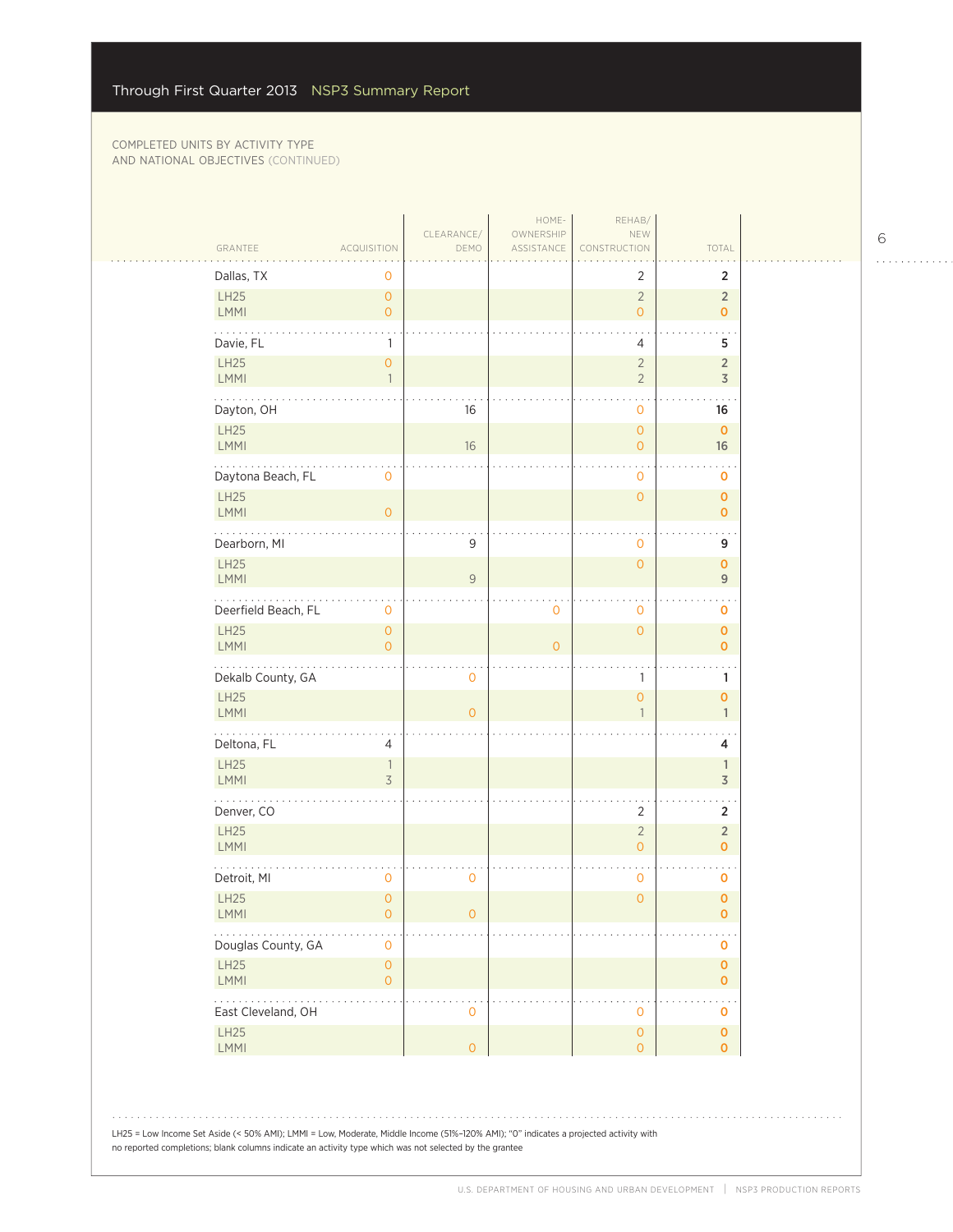| GRANTEE                    | <b>ACQUISITION</b>                    | CLEARANCE/<br>DEMO | HOME-<br>OWNERSHIP<br>ASSISTANCE | REHAB/<br>NEW<br>CONSTRUCTION         | TOTAL                        |
|----------------------------|---------------------------------------|--------------------|----------------------------------|---------------------------------------|------------------------------|
| Elkhart County, IN         |                                       |                    |                                  | 0                                     | o                            |
| LH25<br>LMMI               |                                       |                    |                                  | $\overline{0}$<br>$\overline{O}$      | $\mathbf 0$<br>$\mathbf 0$   |
| Elkhart, IN                |                                       | $\mathbf 0$        |                                  | 0                                     | 0                            |
| LH25<br><b>LMMI</b>        |                                       | $\overline{O}$     |                                  | $\overline{O}$<br>$\overline{0}$      | $\pmb{0}$<br>$\mathbf{O}$    |
| Escambia County, FL        |                                       |                    |                                  | 10                                    | 10                           |
| LH25<br>LMMI               |                                       |                    |                                  | $\overline{3}$<br>$\overline{7}$      | $\overline{\mathsf{3}}$<br>7 |
| Essex County, NJ           |                                       |                    |                                  | 0                                     | o                            |
| <b>LH25</b><br>LMMI        |                                       |                    |                                  | $\overline{O}$<br>$\overline{0}$      | $\mathbf 0$<br>$\mathbf 0$   |
| Euclid, OH                 |                                       | 16                 | 15                               | 0                                     | 31                           |
| LH25<br>LMMI               |                                       | 16                 | 15                               | $\mathbf{O}$                          | $\pmb{0}$<br>31              |
| المتمامية<br>Flint, MI     |                                       | $\mathbf 0$        |                                  | 0                                     | $\ddotsc$<br>o               |
| <b>LH25</b><br>LMMI        |                                       | $\overline{0}$     |                                  | $\overline{0}$                        | $\mathbf 0$<br>$\mathbf{O}$  |
| Fontana, CA                | 0                                     |                    |                                  |                                       | 0                            |
| <b>LH25</b><br>LMMI        | $\overline{O}$<br>$\overline{O}$      |                    |                                  |                                       | $\mathbf 0$<br>$\mathbf 0$   |
| .<br>Fort Lauderdale, FL   | 0                                     | $\mathbf 0$        |                                  |                                       | O                            |
| LH25<br>LMMI               | $\overline{0}$<br>$\overline{O}$      | $\Omega$           |                                  |                                       | $\mathbf 0$<br>$\mathbf 0$   |
| Fort Wayne, IN             |                                       |                    |                                  | $\overline{O}$                        | o                            |
| <b>LH25</b><br>LMMI        |                                       |                    |                                  | $\overline{O}$<br>$\Omega$            | $\mathbf 0$<br>$\mathbf 0$   |
| Fresno County, CA          | 12                                    |                    | 12                               |                                       | 24                           |
| <b>LH25</b><br><b>LMMI</b> | $\,8\,$<br>$\overline{4}$             |                    | $\,8\,$<br>$\sqrt{4}$            |                                       | 16<br>$\,$ 8                 |
| .<br>Fresno, CA            | 0                                     |                    |                                  |                                       | $\mathbf 0$                  |
| LH25<br>LMMI               | $\mathsf{O}\xspace$<br>$\overline{O}$ |                    |                                  |                                       | $\pmb{0}$<br>$\mathbf{O}$    |
| .<br>Ft. Myers, FL         | 0                                     |                    |                                  | 0                                     | $\ddotsc$<br>o               |
| LH25<br>LMMI               | $\mathsf{O}\xspace$<br>$\overline{O}$ |                    |                                  | $\mathsf{O}\xspace$<br>$\overline{0}$ | $\pmb{0}$<br>$\mathbf{O}$    |
|                            |                                       |                    |                                  |                                       |                              |

no reported completions; blank columns indicate an activity type which was not selected by the grantee

7

. . . . . . . . . . . .

. . . . . . . . . . . . .

 $\alpha$  is a second contract of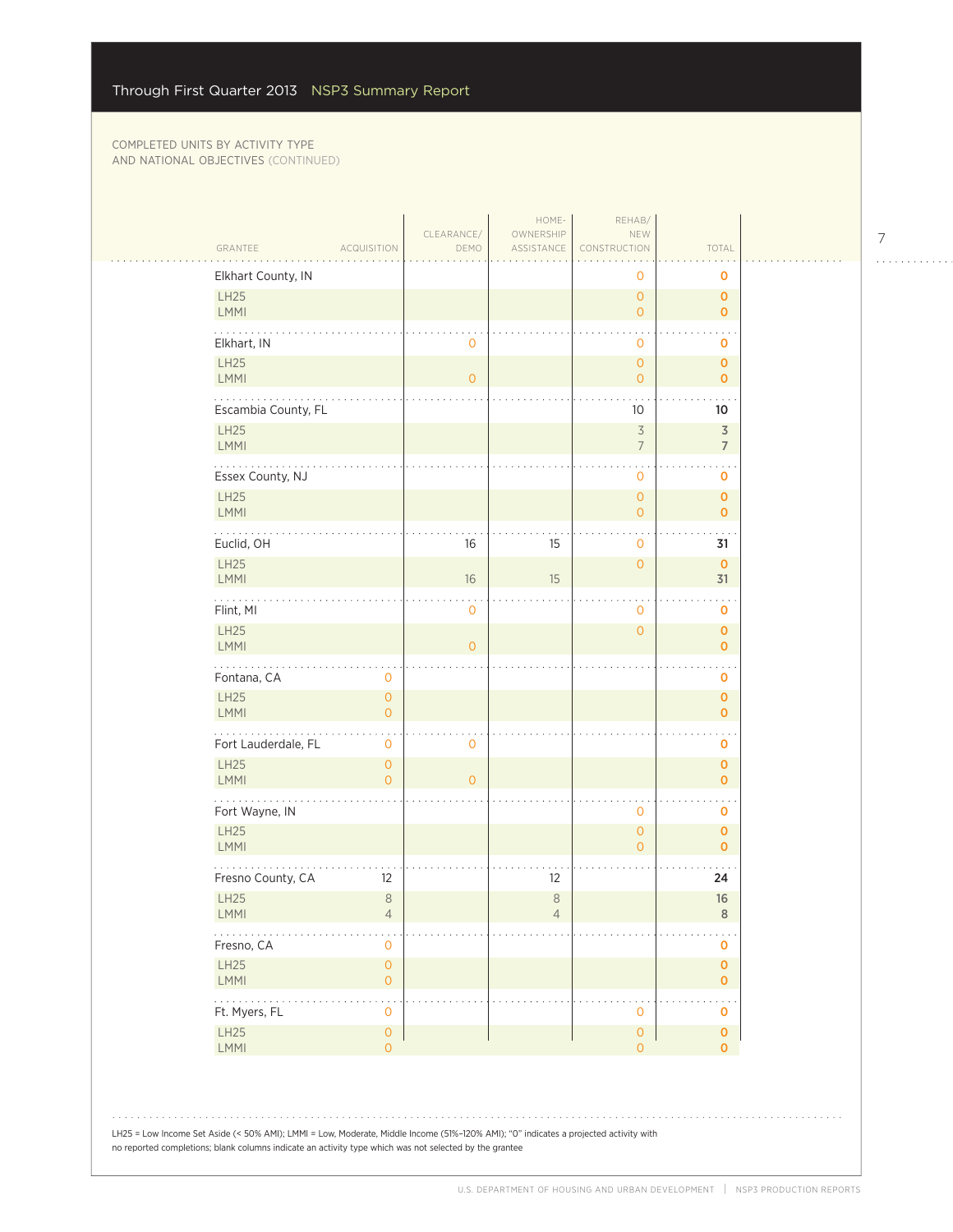| Fulton County, GA<br>4<br>4<br>LH25<br>$\overline{O}$<br>$\mathbf 0$<br>LMMI<br>$\overline{4}$<br>$\overline{4}$<br>Gary, IN<br>$\mathbf 0$<br>$\mathbf 0$<br>0<br>LH25<br>$\mathsf{O}\xspace$<br>$\mathbf 0$<br><b>LMMI</b><br>$\overline{O}$<br>$\overline{O}$<br>$\mathbf{O}$<br>Genesee County, MI<br>$\overline{2}$<br>39<br>$\mathbf 0$<br>41<br><b>LH25</b><br>$\mathsf{O}\xspace$<br>$\mathbf{O}$<br><b>LMMI</b><br>$\sqrt{2}$<br>39<br>$\overline{0}$<br>41<br>Glendale, AZ<br>0<br>$\mathbf 0$<br>$\mathbf 0$<br>LH25<br>$\overline{0}$<br>$\mathbf 0$<br><b>LMMI</b><br>$\overline{0}$<br>$\circ$<br>$\mathbf 0$<br>Grand Rapids, MI<br>$\mathbf 0$<br>0<br>LH25<br>$\mathsf{O}\xspace$<br>$\pmb{0}$<br>LMMI<br>$\overline{O}$<br>$\mathbf{O}$<br>$\mathbf{1}$ , $\mathbf{1}$ , $\mathbf{1}$ , $\mathbf{1}$ , $\mathbf{1}$<br>$\ddot{\phantom{0}}$<br>Greeley, CO<br>$\overline{2}$<br>$\overline{2}$<br>LH25<br>$\overline{2}$<br>$\overline{2}$<br>LMMI<br>$\mathbf{o}$<br>$\overline{O}$<br>Gwinnett County, GA<br>$\overline{3}$<br>0<br>3<br>0<br>LH25<br>$\overline{\mathcal{S}}$<br>3<br>$\overline{0}$<br>$\overline{0}$<br><b>LMMI</b><br>$\overline{O}$<br>$\mathsf{O}\xspace$<br>$\mathbf 0$<br>Hamilton County, OH<br>8<br>2<br>10<br>LH25<br>$\mathbb{1}$<br>$\mathbb{1}$<br><b>LMMI</b><br>8<br>$9$<br>$\overline{1}$<br>Hammond, IN<br>$\mathbf 0$<br>$\mathbf 0$<br><b>LH25</b><br>$\mathbf{O}$<br>$\mathbf 0$<br><b>LMMI</b><br>0<br>$\mathbf 0$<br>Harris County, TX<br>0<br>0<br>LMMI<br>$\overline{O}$<br>$\pmb{0}$<br>.<br>Hawaii State Program<br>$\mathbf{O}$<br>1<br>1<br>LH25<br>$\mathsf{O}\xspace$<br>$\pmb{\mathsf{O}}$<br>LMMI<br>$\overline{1}$<br>$\mathbf{1}$<br>$\mathbb{Z}^2$ . The set of $\mathbb{Z}^2$<br>$\mathsf S$<br>Hemet, CA<br>5<br>$\mathsf{O}\xspace$<br>$\pmb{0}$<br>LH25<br>5<br>LMMI<br>5 | GRANTEE | <b>ACQUISITION</b> | CLEARANCE/<br>DEMO | HOME-<br>OWNERSHIP<br>ASSISTANCE | REHAB/<br>NEW<br>CONSTRUCTION | TOTAL |  |
|-------------------------------------------------------------------------------------------------------------------------------------------------------------------------------------------------------------------------------------------------------------------------------------------------------------------------------------------------------------------------------------------------------------------------------------------------------------------------------------------------------------------------------------------------------------------------------------------------------------------------------------------------------------------------------------------------------------------------------------------------------------------------------------------------------------------------------------------------------------------------------------------------------------------------------------------------------------------------------------------------------------------------------------------------------------------------------------------------------------------------------------------------------------------------------------------------------------------------------------------------------------------------------------------------------------------------------------------------------------------------------------------------------------------------------------------------------------------------------------------------------------------------------------------------------------------------------------------------------------------------------------------------------------------------------------------------------------------------------------------------------------------------------------------------------------------------------------------------------|---------|--------------------|--------------------|----------------------------------|-------------------------------|-------|--|
|                                                                                                                                                                                                                                                                                                                                                                                                                                                                                                                                                                                                                                                                                                                                                                                                                                                                                                                                                                                                                                                                                                                                                                                                                                                                                                                                                                                                                                                                                                                                                                                                                                                                                                                                                                                                                                                       |         |                    |                    |                                  |                               |       |  |
|                                                                                                                                                                                                                                                                                                                                                                                                                                                                                                                                                                                                                                                                                                                                                                                                                                                                                                                                                                                                                                                                                                                                                                                                                                                                                                                                                                                                                                                                                                                                                                                                                                                                                                                                                                                                                                                       |         |                    |                    |                                  |                               |       |  |
|                                                                                                                                                                                                                                                                                                                                                                                                                                                                                                                                                                                                                                                                                                                                                                                                                                                                                                                                                                                                                                                                                                                                                                                                                                                                                                                                                                                                                                                                                                                                                                                                                                                                                                                                                                                                                                                       |         |                    |                    |                                  |                               |       |  |
|                                                                                                                                                                                                                                                                                                                                                                                                                                                                                                                                                                                                                                                                                                                                                                                                                                                                                                                                                                                                                                                                                                                                                                                                                                                                                                                                                                                                                                                                                                                                                                                                                                                                                                                                                                                                                                                       |         |                    |                    |                                  |                               |       |  |
|                                                                                                                                                                                                                                                                                                                                                                                                                                                                                                                                                                                                                                                                                                                                                                                                                                                                                                                                                                                                                                                                                                                                                                                                                                                                                                                                                                                                                                                                                                                                                                                                                                                                                                                                                                                                                                                       |         |                    |                    |                                  |                               |       |  |
|                                                                                                                                                                                                                                                                                                                                                                                                                                                                                                                                                                                                                                                                                                                                                                                                                                                                                                                                                                                                                                                                                                                                                                                                                                                                                                                                                                                                                                                                                                                                                                                                                                                                                                                                                                                                                                                       |         |                    |                    |                                  |                               |       |  |
|                                                                                                                                                                                                                                                                                                                                                                                                                                                                                                                                                                                                                                                                                                                                                                                                                                                                                                                                                                                                                                                                                                                                                                                                                                                                                                                                                                                                                                                                                                                                                                                                                                                                                                                                                                                                                                                       |         |                    |                    |                                  |                               |       |  |
|                                                                                                                                                                                                                                                                                                                                                                                                                                                                                                                                                                                                                                                                                                                                                                                                                                                                                                                                                                                                                                                                                                                                                                                                                                                                                                                                                                                                                                                                                                                                                                                                                                                                                                                                                                                                                                                       |         |                    |                    |                                  |                               |       |  |
|                                                                                                                                                                                                                                                                                                                                                                                                                                                                                                                                                                                                                                                                                                                                                                                                                                                                                                                                                                                                                                                                                                                                                                                                                                                                                                                                                                                                                                                                                                                                                                                                                                                                                                                                                                                                                                                       |         |                    |                    |                                  |                               |       |  |
|                                                                                                                                                                                                                                                                                                                                                                                                                                                                                                                                                                                                                                                                                                                                                                                                                                                                                                                                                                                                                                                                                                                                                                                                                                                                                                                                                                                                                                                                                                                                                                                                                                                                                                                                                                                                                                                       |         |                    |                    |                                  |                               |       |  |
|                                                                                                                                                                                                                                                                                                                                                                                                                                                                                                                                                                                                                                                                                                                                                                                                                                                                                                                                                                                                                                                                                                                                                                                                                                                                                                                                                                                                                                                                                                                                                                                                                                                                                                                                                                                                                                                       |         |                    |                    |                                  |                               |       |  |
|                                                                                                                                                                                                                                                                                                                                                                                                                                                                                                                                                                                                                                                                                                                                                                                                                                                                                                                                                                                                                                                                                                                                                                                                                                                                                                                                                                                                                                                                                                                                                                                                                                                                                                                                                                                                                                                       |         |                    |                    |                                  |                               |       |  |
|                                                                                                                                                                                                                                                                                                                                                                                                                                                                                                                                                                                                                                                                                                                                                                                                                                                                                                                                                                                                                                                                                                                                                                                                                                                                                                                                                                                                                                                                                                                                                                                                                                                                                                                                                                                                                                                       |         |                    |                    |                                  |                               |       |  |
|                                                                                                                                                                                                                                                                                                                                                                                                                                                                                                                                                                                                                                                                                                                                                                                                                                                                                                                                                                                                                                                                                                                                                                                                                                                                                                                                                                                                                                                                                                                                                                                                                                                                                                                                                                                                                                                       |         |                    |                    |                                  |                               |       |  |
|                                                                                                                                                                                                                                                                                                                                                                                                                                                                                                                                                                                                                                                                                                                                                                                                                                                                                                                                                                                                                                                                                                                                                                                                                                                                                                                                                                                                                                                                                                                                                                                                                                                                                                                                                                                                                                                       |         |                    |                    |                                  |                               |       |  |
|                                                                                                                                                                                                                                                                                                                                                                                                                                                                                                                                                                                                                                                                                                                                                                                                                                                                                                                                                                                                                                                                                                                                                                                                                                                                                                                                                                                                                                                                                                                                                                                                                                                                                                                                                                                                                                                       |         |                    |                    |                                  |                               |       |  |
|                                                                                                                                                                                                                                                                                                                                                                                                                                                                                                                                                                                                                                                                                                                                                                                                                                                                                                                                                                                                                                                                                                                                                                                                                                                                                                                                                                                                                                                                                                                                                                                                                                                                                                                                                                                                                                                       |         |                    |                    |                                  |                               |       |  |
|                                                                                                                                                                                                                                                                                                                                                                                                                                                                                                                                                                                                                                                                                                                                                                                                                                                                                                                                                                                                                                                                                                                                                                                                                                                                                                                                                                                                                                                                                                                                                                                                                                                                                                                                                                                                                                                       |         |                    |                    |                                  |                               |       |  |
|                                                                                                                                                                                                                                                                                                                                                                                                                                                                                                                                                                                                                                                                                                                                                                                                                                                                                                                                                                                                                                                                                                                                                                                                                                                                                                                                                                                                                                                                                                                                                                                                                                                                                                                                                                                                                                                       |         |                    |                    |                                  |                               |       |  |
|                                                                                                                                                                                                                                                                                                                                                                                                                                                                                                                                                                                                                                                                                                                                                                                                                                                                                                                                                                                                                                                                                                                                                                                                                                                                                                                                                                                                                                                                                                                                                                                                                                                                                                                                                                                                                                                       |         |                    |                    |                                  |                               |       |  |
|                                                                                                                                                                                                                                                                                                                                                                                                                                                                                                                                                                                                                                                                                                                                                                                                                                                                                                                                                                                                                                                                                                                                                                                                                                                                                                                                                                                                                                                                                                                                                                                                                                                                                                                                                                                                                                                       |         |                    |                    |                                  |                               |       |  |
|                                                                                                                                                                                                                                                                                                                                                                                                                                                                                                                                                                                                                                                                                                                                                                                                                                                                                                                                                                                                                                                                                                                                                                                                                                                                                                                                                                                                                                                                                                                                                                                                                                                                                                                                                                                                                                                       |         |                    |                    |                                  |                               |       |  |
|                                                                                                                                                                                                                                                                                                                                                                                                                                                                                                                                                                                                                                                                                                                                                                                                                                                                                                                                                                                                                                                                                                                                                                                                                                                                                                                                                                                                                                                                                                                                                                                                                                                                                                                                                                                                                                                       |         |                    |                    |                                  |                               |       |  |
|                                                                                                                                                                                                                                                                                                                                                                                                                                                                                                                                                                                                                                                                                                                                                                                                                                                                                                                                                                                                                                                                                                                                                                                                                                                                                                                                                                                                                                                                                                                                                                                                                                                                                                                                                                                                                                                       |         |                    |                    |                                  |                               |       |  |
|                                                                                                                                                                                                                                                                                                                                                                                                                                                                                                                                                                                                                                                                                                                                                                                                                                                                                                                                                                                                                                                                                                                                                                                                                                                                                                                                                                                                                                                                                                                                                                                                                                                                                                                                                                                                                                                       |         |                    |                    |                                  |                               |       |  |

8

 $\begin{array}{cccccccccccccc} . & . & . & . & . & . & . & . & . & . & . & . & . \end{array}$ 

LH25 = Low Income Set Aside (< 50% AMI); LMMI = Low, Moderate, Middle Income (51%–120% AMI); "0" indicates a projected activity with no reported completions; blank columns indicate an activity type which was not selected by the grantee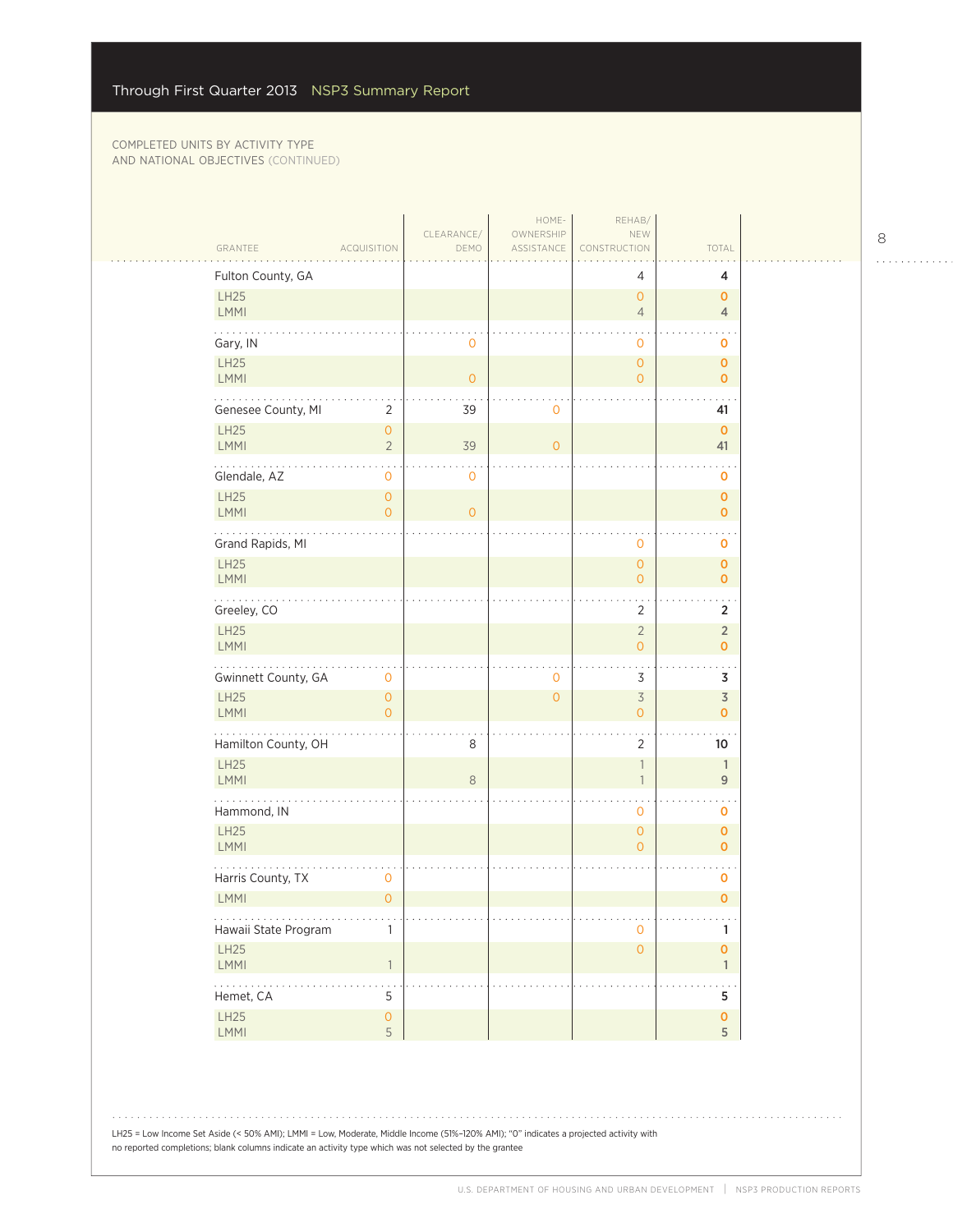|                              |                                  | CLEARANCE/     | HOME-<br>OWNERSHIP            | REHAB/<br>NEW                       |                                        |  |
|------------------------------|----------------------------------|----------------|-------------------------------|-------------------------------------|----------------------------------------|--|
| GRANTEE                      | <b>ACQUISITION</b>               | DEMO           | ASSISTANCE                    | CONSTRUCTION                        | TOTAL                                  |  |
| Henderson, NV                |                                  |                |                               | 9                                   | 9                                      |  |
| LH25<br>LMMI                 |                                  |                |                               | $\mathsf{O}\xspace$<br>$\mathsf{9}$ | $\mathbf{O}$<br>9                      |  |
| Hennepin County, MN          | 7                                |                |                               |                                     | 7                                      |  |
| LH25<br>LMMI                 | $\overline{c}$<br>5              |                |                               |                                     | $\sqrt{2}$<br>5                        |  |
| .<br>Henry County, GA        | 5                                |                |                               |                                     | 5                                      |  |
| <b>LH25</b><br><b>LMMI</b>   | $\overline{1}$<br>$\overline{4}$ |                |                               |                                     | $\mathbf{1}$<br>$\overline{4}$         |  |
| Hernando County, FL          |                                  |                |                               | 7                                   | 7                                      |  |
| <b>LH25</b><br>LMMI          |                                  |                |                               | $\sqrt{2}$<br>5                     | $\overline{2}$<br>5                    |  |
| Hialeah, FL                  |                                  |                |                               | 0                                   | ٠<br>0                                 |  |
| LMMI<br>.                    |                                  |                |                               | $\mathsf{O}$                        | $\mathbf 0$                            |  |
| Hidalgo County, TX           | 0                                |                |                               | $\mathbf 0$                         | $\mathbf 0$                            |  |
| <b>LH25</b><br><b>LMMI</b>   | $\overline{0}$                   |                |                               | $\overline{O}$<br>$\overline{O}$    | $\mathbf 0$<br>$\mathbf 0$             |  |
| Hillsborough County, FL      | 4                                | $\mathbf 0$    |                               | $\mathbf 0$                         | 4                                      |  |
| <b>LH25</b><br><b>LMMI</b>   | $\mathbf{O}$<br>$\overline{4}$   | $\overline{O}$ |                               | $\mathbf{O}$                        | $\mathbf 0$<br>$\overline{4}$          |  |
| Hollywood, FL                | $\mathbf 0$                      | 3              |                               | 6                                   | 9                                      |  |
| <b>LH25</b><br>LMMI          | $\overline{O}$                   | $\overline{3}$ |                               | 5<br>$\overline{\phantom{a}}$       | $\sqrt{5}$<br>$\overline{4}$           |  |
| Houston, TX                  | $\mathbf 0$                      | $\mathbf 0$    |                               | 0                                   | $\sim$<br>$\mathbf 0$                  |  |
| LH25<br><b>LMMI</b>          | $\overline{0}$                   | $\overline{O}$ |                               | $\overline{O}$                      | $\mathbf 0$<br>$\mathbf{O}$            |  |
| Imperial County, CA          |                                  |                | 0                             | $\mathbf{1}$                        | 1                                      |  |
| <b>LH25</b><br><b>LMMI</b>   |                                  |                | $\mathbf 0$<br>$\overline{0}$ | $\overline{1}$                      | $\pmb{0}$<br>$\mathbf{1}$              |  |
| .<br>Indian River County, FL | $\overline{2}$                   |                |                               |                                     | $\sim$ $\sim$ $\sim$<br>$\overline{2}$ |  |
| LH25<br>LMMI                 | 1<br>$\mathbf{1}$                |                |                               |                                     | $\mathbb{1}$<br>$\mathbf{1}$           |  |
| .<br>Indianapolis, IN        |                                  |                |                               | 25                                  | 25                                     |  |
| LH25<br>LMMI                 |                                  |                |                               | $25\,$<br>$\overline{0}$            | 25<br>$\mathbf 0$                      |  |

LH25 = Low Income Set Aside (< 50% AMI); LMMI = Low, Moderate, Middle Income (51%–120% AMI); "0" indicates a projected activity with no reported completions; blank columns indicate an activity type which was not selected by the grantee

 $\begin{array}{cccccccccccccc} . & . & . & . & . & . & . & . & . & . & . & . & . \end{array}$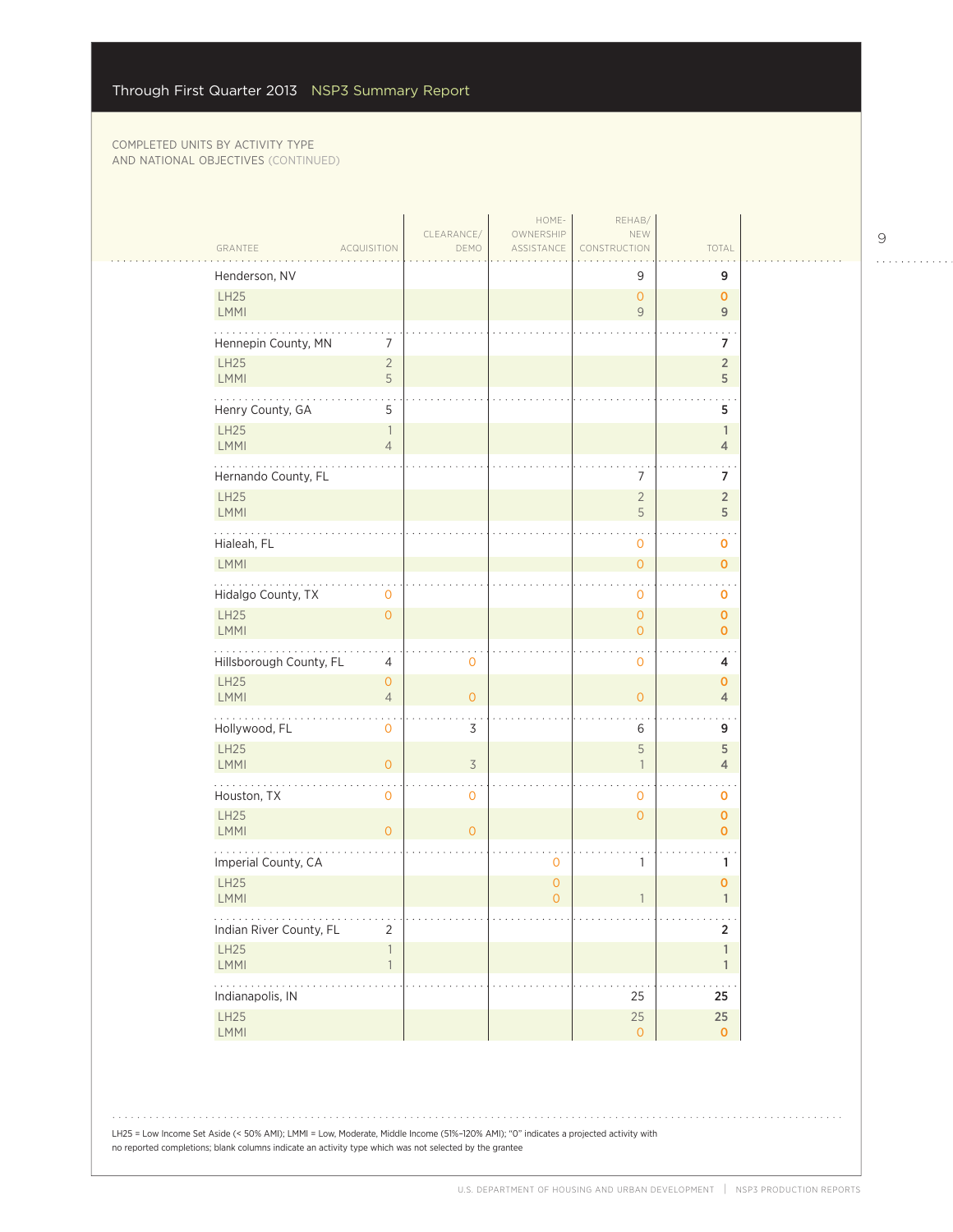$\mathbb{R}^2$ 

| GRANTEE<br><b>ACQUISITION</b>                                            | CLEARANCE/     |                         |                                       |                                    |  |
|--------------------------------------------------------------------------|----------------|-------------------------|---------------------------------------|------------------------------------|--|
|                                                                          | DEMO           | OWNERSHIP<br>ASSISTANCE | NEW<br>CONSTRUCTION                   | TOTAL                              |  |
| Indio, CA                                                                |                |                         | 3                                     | 3                                  |  |
| LH25<br><b>LMMI</b>                                                      |                |                         | $\overline{2}$<br>$\overline{1}$      | $\overline{2}$<br>$\mathbf{1}$     |  |
| Islip Town, NY                                                           |                |                         | $\mathbf{O}$                          | 0                                  |  |
| LH25<br><b>LMMI</b>                                                      |                |                         | $\circ$<br>$\overline{O}$             | $\pmb{0}$                          |  |
|                                                                          |                |                         |                                       | $\mathbf{O}$                       |  |
| Jackson County, MI<br><b>LH25</b>                                        | $\mathbf{0}$   |                         | $\mathbf{O}$<br>$\overline{O}$        | 0<br>$\mathbf{O}$                  |  |
| <b>LMMI</b>                                                              | $\circ$        |                         | $\overline{0}$                        | $\mathbf 0$                        |  |
| Jacksonville-Duval, FL                                                   | $\mathbf 0$    |                         | $\mathbf{O}$                          | 0                                  |  |
| <b>LH25</b><br><b>LMMI</b>                                               | $\circ$        |                         | $\circ$<br>$\overline{0}$             | $\mathbf 0$<br>$\mathbf 0$         |  |
| Kansas City, KS<br>$\mathbf 0$                                           | $\mathbf 0$    |                         | $\mathbf{O}$                          | 0                                  |  |
| <b>LH25</b><br><b>LMMI</b><br>$\overline{O}$                             | $\overline{0}$ |                         | $\mathsf{O}\xspace$<br>$\overline{0}$ | $\pmb{0}$<br>$\mathbf 0$           |  |
| Kansas City, MO                                                          | $\mathbf 0$    |                         | $\mathbf 0$                           | $\ddotsc$<br>$\mathbf 0$           |  |
| <b>LH25</b>                                                              |                |                         | $\circ$                               | $\mathbf 0$                        |  |
| <b>LMMI</b>                                                              | $\overline{O}$ |                         | $\overline{O}$                        | $\mathbf{O}$                       |  |
| Kern County, CA<br><b>LH25</b>                                           |                |                         | $\mathbf{O}$<br>$\circ$               | 0<br>$\mathbf 0$                   |  |
| <b>LMMI</b>                                                              |                |                         | $\overline{0}$                        | $\mathbf{O}$                       |  |
| .<br>Kissimmee, FL                                                       |                |                         | $\mathbf{0}$                          | 0                                  |  |
| LH25<br><b>LMMI</b>                                                      |                |                         | $\overline{O}$<br>$\overline{0}$      | $\mathbf 0$<br>$\mathbf{O}$        |  |
| Kokomo, IN<br>$\mathbf 0$                                                | 1              |                         | $\mathbf{O}$                          | 1                                  |  |
| <b>LH25</b><br>$\mathsf{O}\xspace$<br><b>LMMI</b><br>$\mathsf{O}\xspace$ | 1              |                         | $\circ$                               | $\mathbf{O}$                       |  |
|                                                                          |                |                         | $\overline{O}$                        | $\mathbf{1}$                       |  |
| Lake County, FL<br>$\mathbf 0$<br><b>LH25</b><br>$\circ$                 |                |                         |                                       | 0<br>$\mathbf 0$                   |  |
| <b>LMMI</b><br>$\mathbf 0$<br>$\cdots$                                   |                |                         |                                       | 0                                  |  |
| Lake County, IL                                                          |                |                         | 1                                     | 1                                  |  |
| LH25<br><b>LMMI</b>                                                      |                |                         | $\mathsf{O}\xspace$<br>$\mathbf{1}$   | $\pmb{\mathsf{O}}$<br>1            |  |
| والمالم المالم<br>Lake County, IN<br>$\mathbf{1}$                        |                |                         |                                       | $\ddotsc$<br>1                     |  |
| <b>LH25</b><br>$\mathsf{O}\xspace$<br>LMMI<br>$\mathbf{1}$               |                |                         |                                       | $\pmb{\mathsf{O}}$<br>$\mathbf{1}$ |  |
|                                                                          |                |                         |                                       |                                    |  |
|                                                                          |                |                         |                                       |                                    |  |

10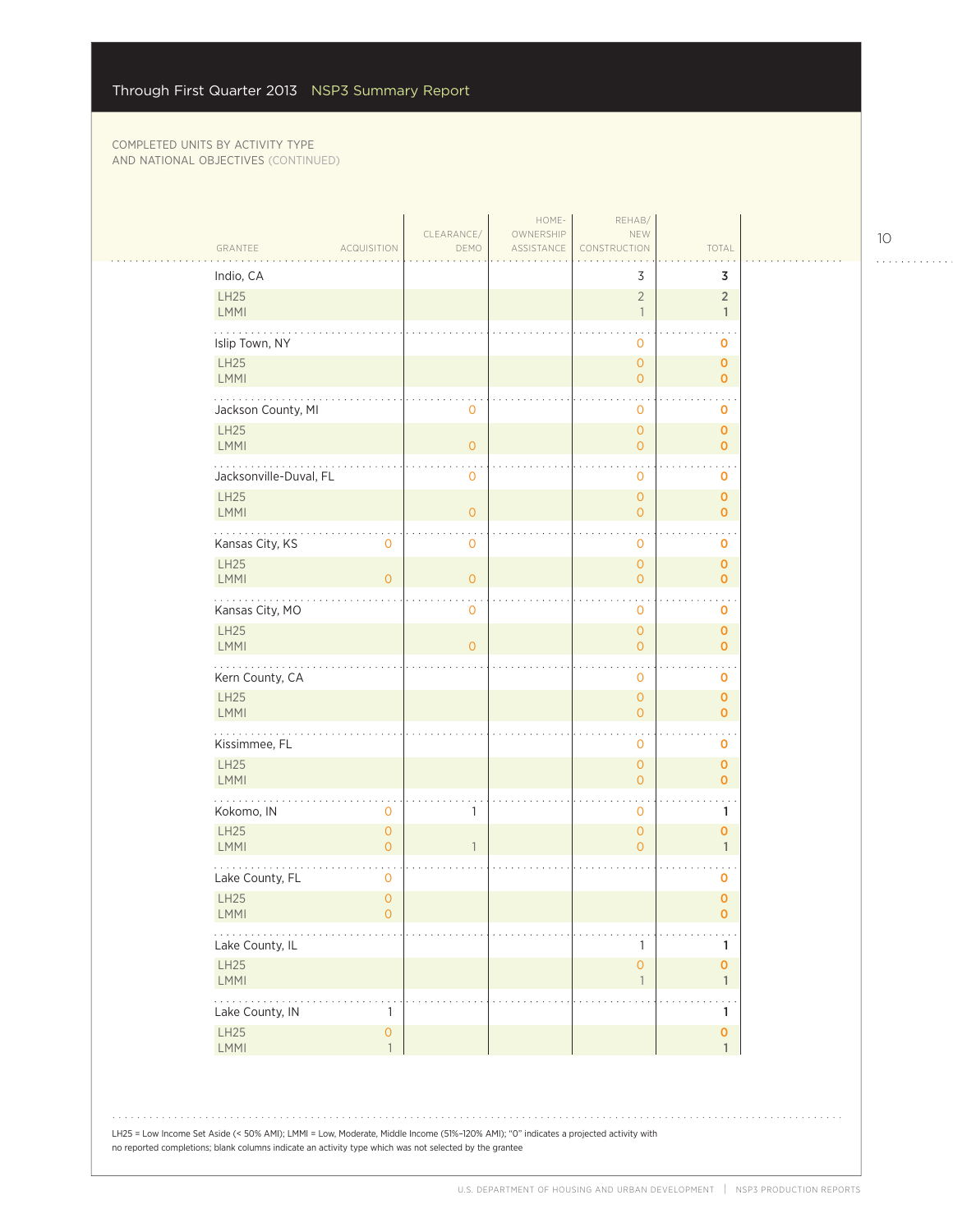| GRANTEE                        | <b>ACQUISITION</b>                         | CLEARANCE/<br>DEMO | HOME-<br>OWNERSHIP<br>ASSISTANCE | REHAB/<br>NEW<br><b>CONSTRUCTION</b>       | TOTAL                                |  |
|--------------------------------|--------------------------------------------|--------------------|----------------------------------|--------------------------------------------|--------------------------------------|--|
| Lakeland, FL                   |                                            | 0                  |                                  | 1                                          | 1                                    |  |
| LH25<br>LMMI                   |                                            | $\overline{O}$     |                                  | $\overline{0}$<br>$\overline{1}$           | $\mathbf 0$<br>$\mathbf{1}$          |  |
| Lancaster, CA                  | 3                                          |                    |                                  | 0                                          | 3                                    |  |
| LH25<br>LMMI                   | $\overline{\phantom{a}}$<br>$\overline{2}$ |                    |                                  | $\overline{0}$<br>$\overline{0}$           | $\mathbb{1}$<br>$\overline{2}$       |  |
| Lansing, MI                    | 0                                          |                    |                                  | 0                                          | O                                    |  |
| LH25<br><b>LMMI</b>            | $\mathbf{0}$                               |                    |                                  | $\overline{0}$<br>$\overline{0}$           | $\mathbf 0$<br>$\mathbf 0$           |  |
| Las Vegas, NV                  | 0                                          |                    | 0                                | 0                                          | O                                    |  |
| LH25<br>LMMI                   | $\overline{0}$                             |                    | 0                                | $\overline{O}$                             | $\mathbf 0$<br>$\mathbf 0$           |  |
| Lauderhill, FL                 | 0                                          | 0                  | 3                                |                                            | 3                                    |  |
| LH25<br><b>LMMI</b>            | $\overline{0}$<br>$\overline{0}$           | $\mathbf{0}$       | $\overline{3}$                   |                                            | $\pmb{0}$<br>$\overline{\mathsf{3}}$ |  |
| .<br>Lee County, FL            |                                            |                    |                                  | 69                                         | 69                                   |  |
| LH25<br>LMMI                   |                                            |                    |                                  | 54<br>15                                   | 54<br>15                             |  |
| Long Beach, CA<br>LH25<br>LMMI | 0<br>$\mathbf{0}$<br>$\overline{O}$        |                    |                                  |                                            | O<br>$\pmb{0}$<br>$\mathbf 0$        |  |
| Lorain County, OH              |                                            | 9                  |                                  | 0                                          | 9                                    |  |
| LH25<br><b>LMMI</b>            |                                            | 9                  |                                  | $\overline{0}$<br>$\overline{0}$           | $\mathbf 0$<br>$\mathsf g$           |  |
| Los Angeles County, CA         | 8                                          |                    | $\mathbf 0$                      |                                            | 8                                    |  |
| <b>LH25</b><br><b>LMMI</b>     | $8\phantom{1}$                             |                    | $\overline{0}$                   |                                            | $\,$ 8 $\,$<br>$\mathbf 0$           |  |
| Los Angeles, CA                |                                            |                    |                                  | 0                                          | O                                    |  |
| LH25<br><b>LMMI</b>            |                                            |                    |                                  | $\overline{0}$<br>0                        | $\mathbf 0$<br>0                     |  |
| Macomb County, MI              |                                            |                    |                                  | 0                                          | $\pmb{0}$                            |  |
| LH25                           |                                            |                    |                                  | $\mathsf{O}\xspace$                        | $\pmb{\mathsf{O}}$                   |  |
| .<br>Macon, GA                 | 0                                          | $\mathbf 0$        |                                  | 0                                          | 0                                    |  |
| LH25<br>LMM                    | $\mathsf{O}\xspace$<br>$\mathsf{O}\xspace$ | $\overline{O}$     |                                  | $\mathsf{O}\xspace$<br>$\mathsf{O}\xspace$ | $\pmb{\mathsf{O}}$<br>$\mathbf 0$    |  |

LH25 = Low Income Set Aside (< 50% AMI); LMMI = Low, Moderate, Middle Income (51%–120% AMI); "0" indicates a projected activity with no reported completions; blank columns indicate an activity type which was not selected by the grantee

. . . . . . . . . . . .

 $1.1.1.1.1.1.1.1$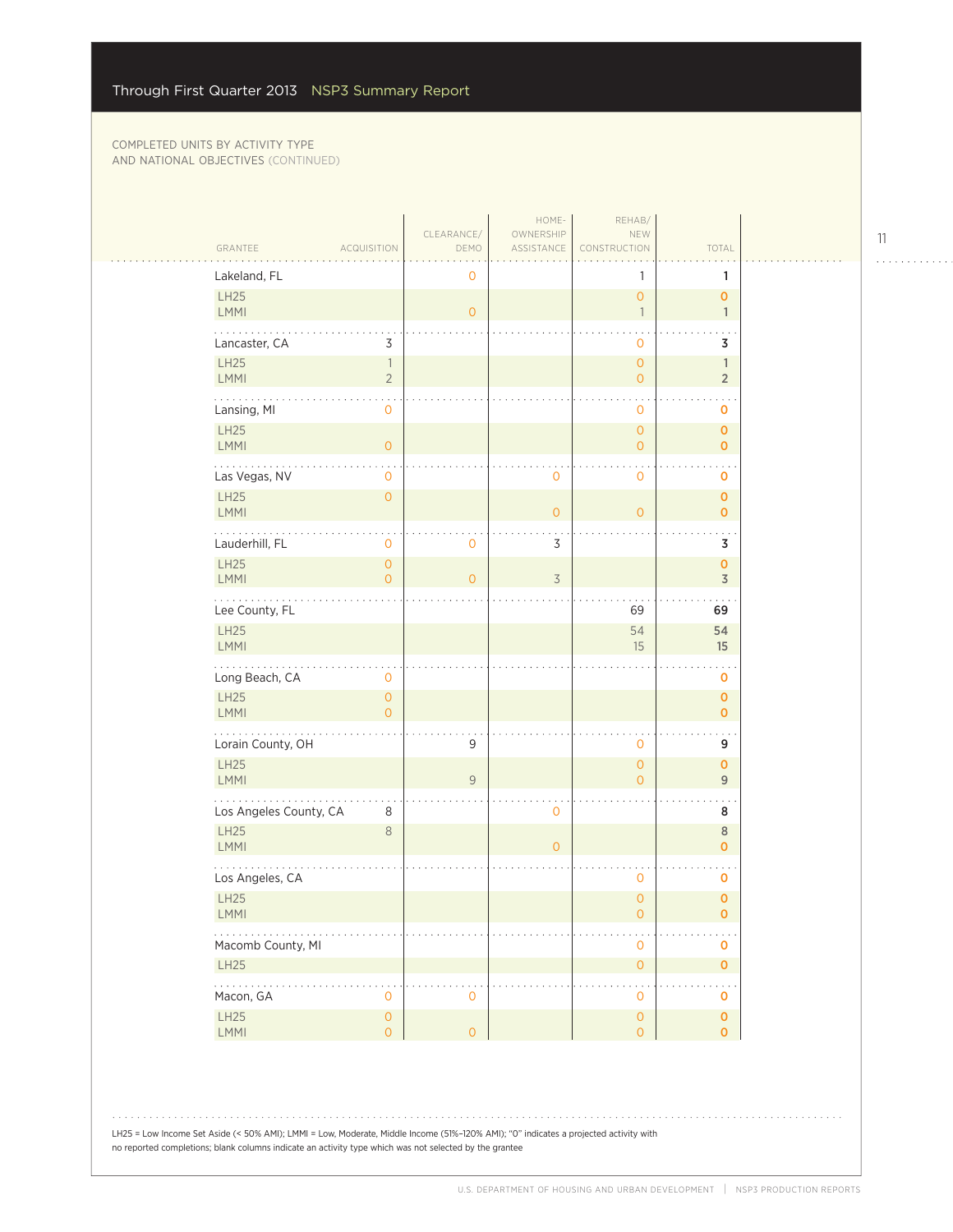| GRANTEE<br><b>ACQUISITION</b>  | CLEARANCE/<br>DEMO | HOME-<br>OWNERSHIP<br>ASSISTANCE | REHAB/<br>NEW<br>CONSTRUCTION               | TOTAL                              |  |
|--------------------------------|--------------------|----------------------------------|---------------------------------------------|------------------------------------|--|
| Madera County, CA              | $\mathbf 0$        | 3                                | 0                                           | 3                                  |  |
| LH25<br>LMMI                   | $\overline{0}$     | $\overline{\mathcal{S}}$         | $\overline{O}$                              | $\mathbf{O}$<br>$\overline{3}$     |  |
| Manatee County, FL             |                    |                                  | 7                                           | $\overline{7}$                     |  |
| LH25<br>LMMI                   |                    |                                  | 5<br>$\overline{2}$                         | 5<br>$\overline{2}$                |  |
| .<br>Margate, FL<br>0          |                    |                                  | 0                                           | 0                                  |  |
| LH25<br>LMMI<br>$\overline{0}$ |                    |                                  | $\mathsf{O}\xspace$                         | $\mathbf 0$<br>$\mathbf{0}$        |  |
| Maricopa County, AZ            |                    |                                  | 0                                           | $\mathbf 0$                        |  |
| <b>LH25</b><br>LMMI            |                    |                                  | $\overline{0}$<br>$\overline{O}$            | $\mathbf{O}$<br>$\mathbf{o}$       |  |
| Marion County, FL              | 0                  | $\mathbf 0$                      | 3                                           | 3                                  |  |
| LH25<br><b>LMMI</b>            | $\Omega$           | $\overline{O}$                   | $\overline{2}$<br>$\overline{\phantom{a}}$  | $\overline{2}$<br>$\mathbb{1}$     |  |
| Martin County, FL              |                    | $\mathbf 0$                      | 0                                           | $\cdot$ .<br>$\pmb{0}$             |  |
| LH25<br><b>LMMI</b>            |                    | $\overline{O}$                   | $\mathsf{O}\xspace$                         | $\pmb{\mathsf{O}}$<br>$\mathbf{O}$ |  |
| Melbourne, FL<br>1             |                    |                                  |                                             | $\mathbf{1}$                       |  |
| LH25<br>0<br>LMMI              |                    |                                  |                                             | $\pmb{0}$<br>$\mathbf{1}$          |  |
| .<br>Memphis, TN               | 0                  |                                  | 0                                           | 0                                  |  |
| <b>LMMI</b>                    | $\Omega$           |                                  | $\Omega$                                    | $\mathbf{o}$                       |  |
| Merced County, CA              | 0                  | $\mathbf 0$                      |                                             | 0                                  |  |
| <b>LH25</b><br>LMMI            | $\overline{O}$     | $\overline{O}$                   |                                             | $\mathbf{o}$<br>0                  |  |
| Merced, CA<br>0                |                    | $\mathbf 0$                      | 0                                           | $\mathbf 0$                        |  |
| LH25<br>LMMI<br>$\overline{0}$ |                    | $\overline{0}$                   | $\mathsf{O}\xspace$<br>$\overline{O}$       | $\pmb{0}$<br>$\mathbf{o}$          |  |
| .<br>Mesa, AZ                  |                    |                                  | 0                                           | o a ca<br>$\pmb{0}$                |  |
| LH25<br>LMMI                   |                    |                                  | $\mathsf{O}\xspace$<br>$\mathsf{O}\xspace$  | $\pmb{\mathsf{O}}$<br>$\mathbf{O}$ |  |
| .<br>Miami Beach, FL           |                    |                                  | $\ddot{\phantom{0}}$<br>$\mathsf{O}\xspace$ | $\ddotsc$<br>0                     |  |
| LH25<br>LMMI                   |                    |                                  | $\mathsf{O}\xspace$<br>$\mathsf{O}\xspace$  | $\mathbf 0$<br>$\mathbf{O}$        |  |

LH25 = Low Income Set Aside (< 50% AMI); LMMI = Low, Moderate, Middle Income (51%–120% AMI); "0" indicates a projected activity with no reported completions; blank columns indicate an activity type which was not selected by the grantee

12

. . . . . . . . . . . .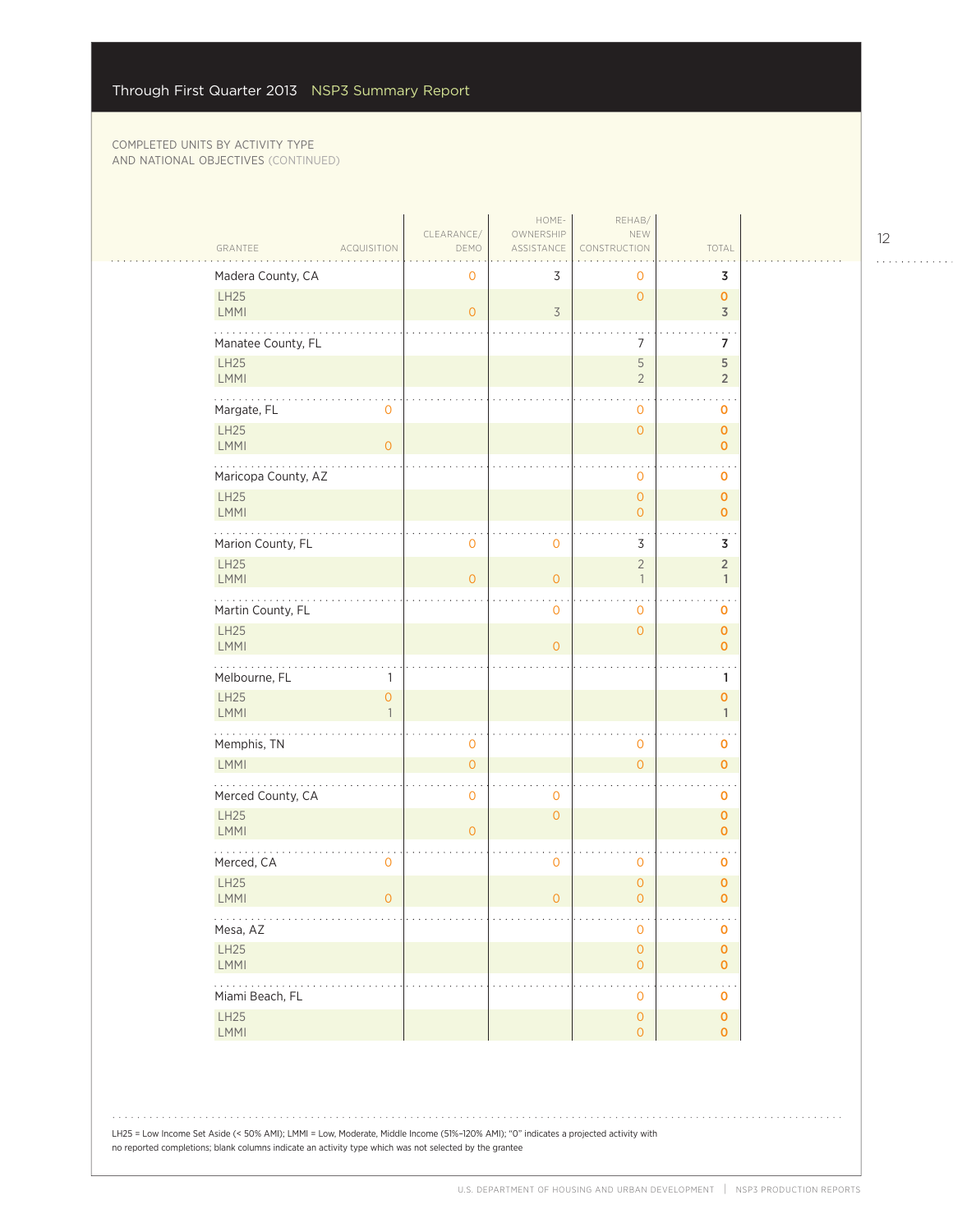| Miami Gardens City, FL<br>2<br>0<br>$\mathbf 0$<br>LH25<br>$\overline{O}$<br>$\overline{2}$<br><b>LMMI</b><br>$\circ$<br>Miami, FL<br>$\mathbf 0$<br>0<br>LH25<br>$\mathsf{O}\xspace$<br><b>LMMI</b><br>$\mathbf{O}$<br>Miami-Dade County, FL<br>$\mathbf{0}$<br>$\mathbf{0}$<br><b>LH25</b><br>$\mathbf{O}$<br>LMMI<br>$\overline{O}$<br>$\overline{O}$<br>Milwaukee, WI<br>$\mathbf 0$<br>0<br>0<br><b>LH25</b><br>$\overline{O}$<br><b>LMMI</b><br>$\overline{O}$<br>$\overline{O}$<br>$\overline{O}$<br>Minneapolis, MN<br>$\mathbf 0$<br>$\mathbf 0$<br><b>LH25</b><br>$\overline{O}$<br><b>LMMI</b><br>$\overline{0}$<br>$\overline{O}$<br>202020<br>Miramar, FL<br>15<br>$\overline{4}$<br><b>LH25</b> | $\overline{2}$<br>$\overline{O}$<br>$\overline{2}$<br>0<br>0<br>$\mathbf{O}$<br>0<br>$\overline{0}$<br>$\overline{0}$<br>0<br>$\mathbf{o}$<br>$\overline{0}$ |
|---------------------------------------------------------------------------------------------------------------------------------------------------------------------------------------------------------------------------------------------------------------------------------------------------------------------------------------------------------------------------------------------------------------------------------------------------------------------------------------------------------------------------------------------------------------------------------------------------------------------------------------------------------------------------------------------------------------|--------------------------------------------------------------------------------------------------------------------------------------------------------------|
|                                                                                                                                                                                                                                                                                                                                                                                                                                                                                                                                                                                                                                                                                                               |                                                                                                                                                              |
|                                                                                                                                                                                                                                                                                                                                                                                                                                                                                                                                                                                                                                                                                                               |                                                                                                                                                              |
|                                                                                                                                                                                                                                                                                                                                                                                                                                                                                                                                                                                                                                                                                                               |                                                                                                                                                              |
|                                                                                                                                                                                                                                                                                                                                                                                                                                                                                                                                                                                                                                                                                                               |                                                                                                                                                              |
|                                                                                                                                                                                                                                                                                                                                                                                                                                                                                                                                                                                                                                                                                                               |                                                                                                                                                              |
|                                                                                                                                                                                                                                                                                                                                                                                                                                                                                                                                                                                                                                                                                                               |                                                                                                                                                              |
|                                                                                                                                                                                                                                                                                                                                                                                                                                                                                                                                                                                                                                                                                                               |                                                                                                                                                              |
|                                                                                                                                                                                                                                                                                                                                                                                                                                                                                                                                                                                                                                                                                                               |                                                                                                                                                              |
|                                                                                                                                                                                                                                                                                                                                                                                                                                                                                                                                                                                                                                                                                                               | 0                                                                                                                                                            |
|                                                                                                                                                                                                                                                                                                                                                                                                                                                                                                                                                                                                                                                                                                               | 0<br>0                                                                                                                                                       |
|                                                                                                                                                                                                                                                                                                                                                                                                                                                                                                                                                                                                                                                                                                               | 19<br>$\overline{4}$                                                                                                                                         |
| $\overline{\mathcal{S}}$<br>$\overline{\phantom{a}}$<br>$\overline{3}$<br><b>LMMI</b><br>12                                                                                                                                                                                                                                                                                                                                                                                                                                                                                                                                                                                                                   | 15                                                                                                                                                           |
| Modesto, CA<br>$\mathbf 0$<br>$\mathbf 0$<br>LH25<br>$\mathbf{O}$                                                                                                                                                                                                                                                                                                                                                                                                                                                                                                                                                                                                                                             | 0<br>0                                                                                                                                                       |
| LMMI<br>$\Omega$<br>$\overline{O}$                                                                                                                                                                                                                                                                                                                                                                                                                                                                                                                                                                                                                                                                            | 0                                                                                                                                                            |
| .<br>Mohave County, AZ<br>9<br><b>LH25</b><br>5                                                                                                                                                                                                                                                                                                                                                                                                                                                                                                                                                                                                                                                               | 9<br>5                                                                                                                                                       |
| <b>LMMI</b><br>$\sqrt{4}$                                                                                                                                                                                                                                                                                                                                                                                                                                                                                                                                                                                                                                                                                     | $\overline{4}$                                                                                                                                               |
| Monterey County, CA<br>$\mathbf 0$<br><b>LH25</b><br>$\mathsf{O}\xspace$                                                                                                                                                                                                                                                                                                                                                                                                                                                                                                                                                                                                                                      | 0<br>0                                                                                                                                                       |
| <b>LMMI</b><br>$\circ$                                                                                                                                                                                                                                                                                                                                                                                                                                                                                                                                                                                                                                                                                        | $\overline{0}$                                                                                                                                               |
| Montgomery County, OH<br>0<br>0<br><b>LH25</b><br>$\overline{O}$                                                                                                                                                                                                                                                                                                                                                                                                                                                                                                                                                                                                                                              | 0<br>0                                                                                                                                                       |
| <b>LMMI</b><br>0<br>$\overline{0}$                                                                                                                                                                                                                                                                                                                                                                                                                                                                                                                                                                                                                                                                            | 0                                                                                                                                                            |
| Moreno Valley, CA<br>$\mathsf{O}\xspace$<br>$\mathbf 0$<br>0<br>$\mathbf 0$<br><b>LH25</b><br>$\mathsf{O}\xspace$                                                                                                                                                                                                                                                                                                                                                                                                                                                                                                                                                                                             | 0<br>0                                                                                                                                                       |
| LMMI<br>$\overline{O}$<br>$\circ$<br>$\overline{0}$<br>0                                                                                                                                                                                                                                                                                                                                                                                                                                                                                                                                                                                                                                                      | 0                                                                                                                                                            |
| $\mathbf{1}$ , $\mathbf{1}$ , $\mathbf{1}$ , $\mathbf{1}$<br>Muncie, IN<br>$\mathbf 0$                                                                                                                                                                                                                                                                                                                                                                                                                                                                                                                                                                                                                        | $\ddot{\phantom{0}}$<br>0                                                                                                                                    |
| LH25<br>$\circ$<br>LMMI<br>$\overline{O}$                                                                                                                                                                                                                                                                                                                                                                                                                                                                                                                                                                                                                                                                     | $\mathbf 0$<br>0                                                                                                                                             |

13

. . . . . . . . . . . .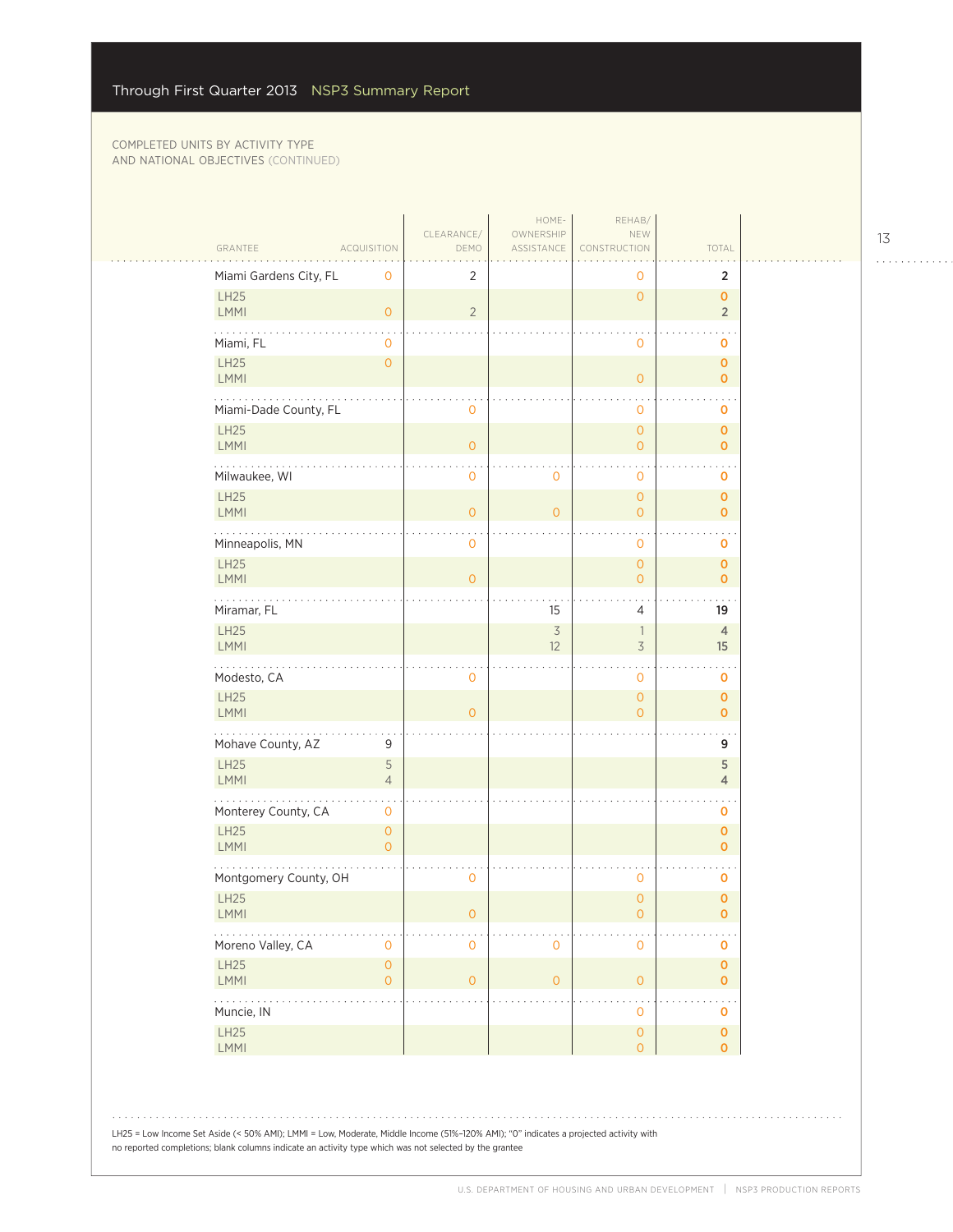|                                                              | CLEARANCE/                            | HOME-<br>OWNERSHIP            | REHAB/<br>NEW                              |                              |  |
|--------------------------------------------------------------|---------------------------------------|-------------------------------|--------------------------------------------|------------------------------|--|
| GRANTEE<br><b>ACQUISITION</b>                                | DEMO                                  | ASSISTANCE                    | CONSTRUCTION                               | TOTAL                        |  |
| Muskegon County, MI                                          |                                       |                               | 0                                          | 0                            |  |
| LH25<br><b>LMMI</b>                                          |                                       |                               | $\circ$<br>$\overline{O}$                  | $\mathbf 0$<br>$\mathbf{O}$  |  |
| Nassau County, NY<br>$\mathbf 0$                             |                                       |                               | $\mathbf 0$                                | O                            |  |
| <b>LH25</b><br><b>LMMI</b><br>$\circ$                        |                                       |                               | $\circ$<br>$\overline{O}$                  | $\mathbf 0$<br>$\mathbf 0$   |  |
| New Mexico State Program                                     |                                       |                               | 5                                          | 5                            |  |
| <b>LH25</b><br>LMMI                                          |                                       |                               | $\overline{2}$<br>3                        | $\overline{2}$<br>3          |  |
| .<br>New York City, NY<br>0                                  |                                       |                               |                                            | o                            |  |
| <b>LH25</b><br>$\mathsf{O}\xspace$<br>LMMI<br>$\overline{0}$ |                                       |                               |                                            | $\pmb{0}$<br>$\mathbf{O}$    |  |
| Newark, NJ                                                   | 0                                     |                               | $\mathbf 0$                                | 0                            |  |
| <b>LH25</b><br><b>LMMI</b>                                   | $\mathsf{O}\xspace$<br>$\overline{0}$ |                               | $\circ$<br>$\circ$                         | $\mathbf 0$<br>$\mathbf{O}$  |  |
| North Miami, FL                                              |                                       |                               | $\mathbf{0}$                               | 0                            |  |
| <b>LH25</b><br>LMMI                                          |                                       |                               | $\overline{O}$<br>$\circ$                  | $\mathbf{O}$<br>$\mathbf{O}$ |  |
| Northern Mariana Islands                                     |                                       |                               | 0                                          | 0                            |  |
| <b>LH25</b><br><b>LMMI</b>                                   |                                       |                               | $\overline{O}$<br>$\overline{0}$           | $\mathbf 0$<br>$\mathbf{O}$  |  |
| Oakland County, MI                                           | $\mathbf 0$                           | 0                             | 0                                          | 0                            |  |
| <b>LH25</b><br>LMMI                                          | $\overline{0}$                        | $\overline{0}$<br>$\mathbf 0$ | $\overline{O}$                             | $\mathbf 0$<br>$\mathbf 0$   |  |
| Oakland, CA                                                  |                                       | 0                             | $\mathbf{0}$                               | 0                            |  |
| <b>LH25</b><br>LMMI                                          |                                       | $\overline{0}$                | $\circ$<br>$\overline{O}$                  | $\mathbf 0$<br>$\mathbf{O}$  |  |
| Oklahoma State Program<br>0                                  |                                       |                               |                                            | 0                            |  |
| $\mathsf{O}$<br><b>LH25</b><br><b>LMMI</b><br>$\circ$        |                                       |                               |                                            | $\mathbf 0$<br>$\mathbf 0$   |  |
| Omaha, NE                                                    |                                       |                               | $\overline{4}$                             | 4                            |  |
| <b>LH25</b><br><b>LMMI</b>                                   |                                       |                               | $\overline{4}$<br>$\circ$                  | 4<br>$\mathbf{O}$            |  |
| .<br>Ontario, CA<br>0                                        |                                       | 0                             | 1                                          | 1                            |  |
| LH25<br>$\mathsf{O}\xspace$<br><b>LMMI</b><br>$\circ$        |                                       | $\overline{0}$                | $\overline{\phantom{a}}$<br>$\overline{O}$ | 1<br>$\mathbf{O}$            |  |
|                                                              |                                       |                               |                                            |                              |  |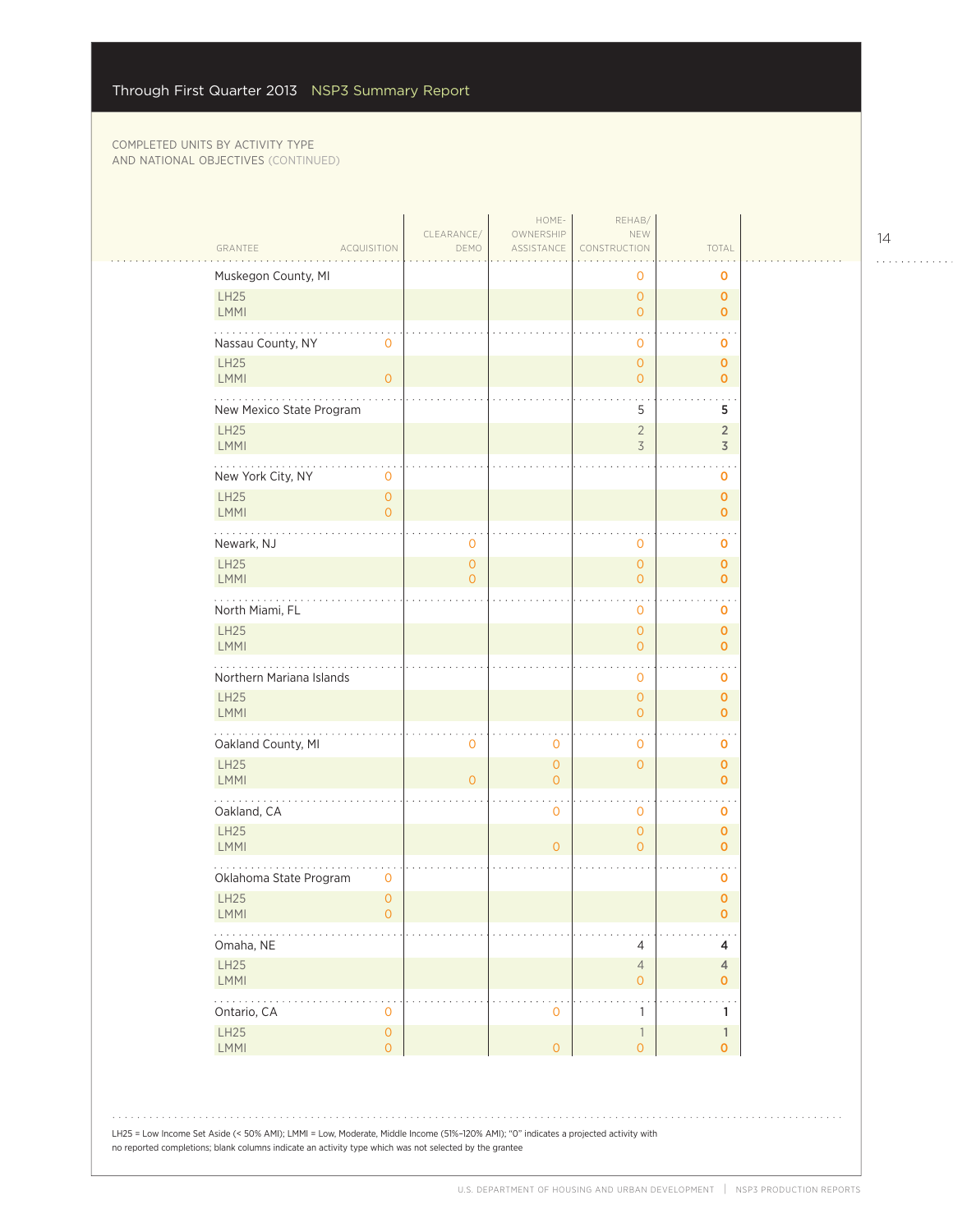|                            |                                                 | CLEARANCE/                            | HOME-<br>OWNERSHIP             | REHAB/<br>NEW                              |                                    |
|----------------------------|-------------------------------------------------|---------------------------------------|--------------------------------|--------------------------------------------|------------------------------------|
| GRANTEE                    | ACQUISITION                                     | DEMO                                  | ASSISTANCE                     | CONSTRUCTION                               | TOTAL                              |
| Orange County, CA          | 0                                               |                                       |                                |                                            | $\mathbf 0$                        |
| LH25                       | $\mathsf{O}\xspace$                             |                                       |                                |                                            | $\mathbf{O}$                       |
| .<br>Orange County, FL     | $\mathbf{1}$                                    | $\mathbf 0$                           | 2                              | $\mathbf 0$                                | 3                                  |
| LH25<br>LMMI               | $\mathsf{O}\xspace$<br>$\overline{\phantom{a}}$ | $\mathsf{O}\xspace$<br>$\overline{O}$ | $\circ$<br>$\overline{2}$      | $\circ$<br>$\circ$                         | $\mathbf{O}$<br>$\overline{3}$     |
|                            |                                                 |                                       |                                |                                            |                                    |
| Orlando, FL                | 0                                               |                                       |                                |                                            | $\mathbf 0$                        |
| LH25<br>LMMI               | $\mathsf{O}\xspace$<br>$\overline{O}$           |                                       |                                |                                            | $\pmb{\mathsf{O}}$<br>$\mathbf{O}$ |
| .<br>Osceola County, FL    |                                                 |                                       |                                | 0                                          | $\sim$<br>O                        |
| LH25<br>LMMI               |                                                 |                                       |                                | $\circ$<br>$\overline{O}$                  | $\mathbf{O}$<br>$\mathbf{O}$       |
| Palm Bay, FL               | $\mathbf 0$                                     |                                       |                                | $\mathbf{O}$                               | 0                                  |
| LH25<br>LMMI               | $\mathsf{O}\xspace$<br>$\overline{0}$           |                                       |                                | $\circ$<br>$\circ$                         | $\mathbf 0$<br>$\mathbf{O}$        |
| .<br>Palm Beach County, FL | $\ddot{\phantom{a}}$<br>9                       | $\circ$                               |                                | $\mathbf 0$                                | 9                                  |
| LH25<br><b>LMMI</b>        | 5<br>$\overline{4}$                             | $\overline{0}$                        |                                | $\mathsf{O}\xspace$                        | 5<br>$\overline{4}$                |
| Palm Coast City, FL        |                                                 |                                       | 3                              | $\overline{2}$                             | 5                                  |
| LH25<br>LMMI               |                                                 |                                       | $\overline{3}$                 | $\overline{2}$                             | $\sqrt{2}$<br>3                    |
| Pasco County, FL           |                                                 | 0                                     | $\mathbf{0}$                   | $\mathbf{1}$                               | 1                                  |
| LH25<br>LMMI               |                                                 | $\overline{O}$                        | $\overline{O}$<br>$\Omega$     | $\overline{\phantom{a}}$<br>$\overline{O}$ | $\mathbb{1}$<br>$\mathbf 0$        |
| .<br>Paterson, NJ          |                                                 | $\mathbf 0$                           |                                | $\mathbf 0$                                | $\bullet$<br>$\mathbf 0$           |
| LH25<br>LMMI               |                                                 | $\Omega$                              |                                | $\mathsf{O}\xspace$<br>$\overline{O}$      | $\mathbf 0$<br>$\mathbf{O}$        |
| Paulding County, GA        | $\mathbf 0$                                     |                                       | $\mathbf 0$                    | $\ddot{\phantom{0}}$<br>$\mathbf{O}$       | $\sim$<br>0                        |
| <b>LH25</b><br><b>LMMI</b> | $\mathsf{O}\xspace$<br>$\overline{0}$           |                                       | $\mathbf{O}$<br>$\overline{O}$ | $\circ$<br>$\overline{0}$                  | $\mathbf 0$<br>$\mathbf{O}$        |
| .<br>Pembroke Pines, FL    | 0                                               |                                       | 8                              | 3                                          | $\sim 100$<br>11                   |
| LH25<br>LMMI               | $\mathsf{O}\xspace$                             |                                       | $\mathsf O$<br>$\,8\,$         | $\mathsf{O}\xspace$<br>$\overline{3}$      | $\pmb{\mathsf{O}}$<br>11           |
| .<br>Peoria, AZ            | $\overline{4}$                                  |                                       |                                |                                            | $\sim$ $\sim$<br>4                 |
| LH25<br>LMMI               | $\sqrt{4}$<br>$\circ$                           |                                       |                                |                                            | $\overline{4}$<br>$\mathbf{0}$     |

15

. . . . . . . . . . . .

LH25 = Low Income Set Aside (< 50% AMI); LMMI = Low, Moderate, Middle Income (51%–120% AMI); "0" indicates a projected activity with no reported completions; blank columns indicate an activity type which was not selected by the grantee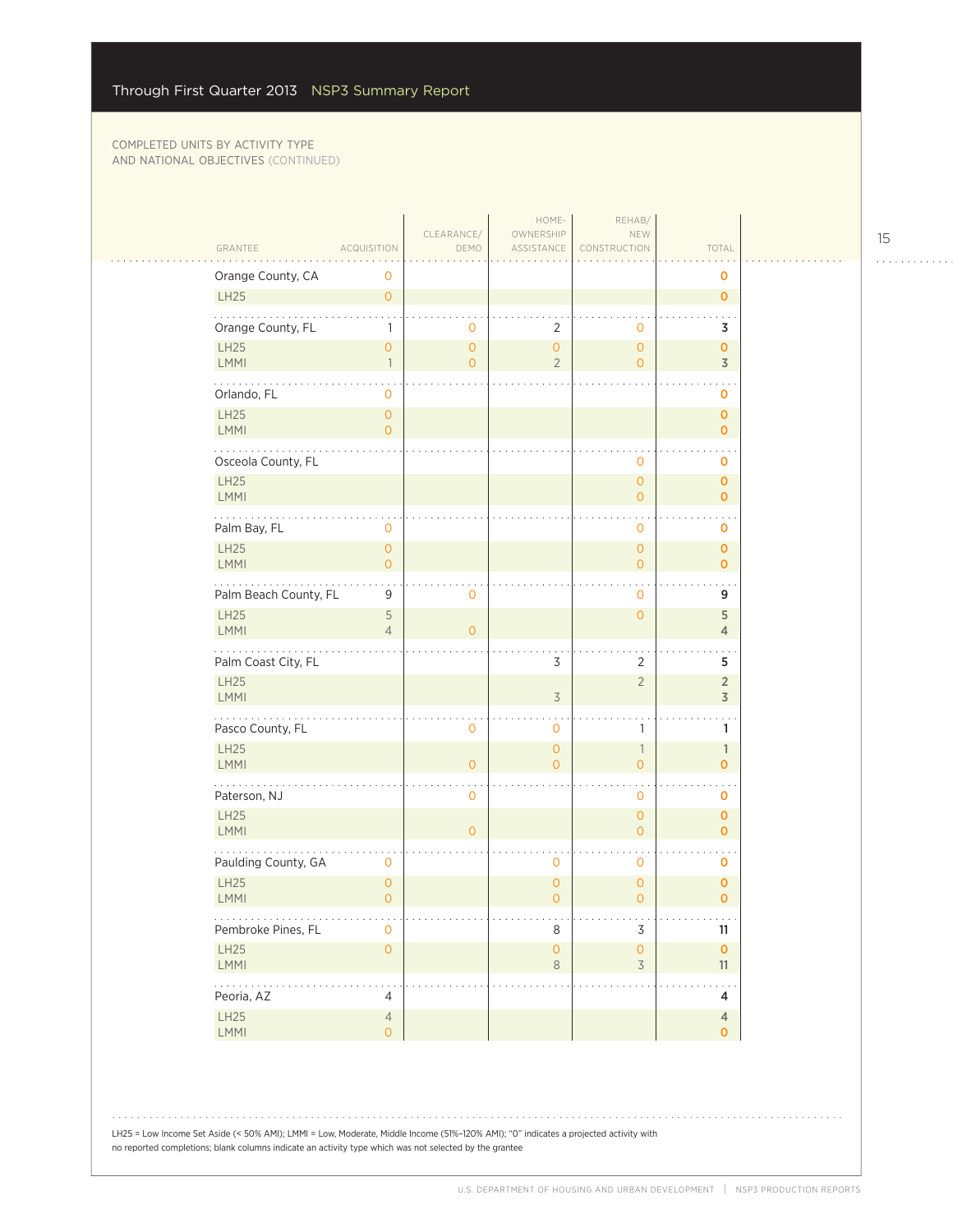#### COMPLETED UNITS BY ACTIVITY TYPE AND NATIONAL OBJECTIVES (CONTINUED)

| GRANTEE<br><b>ACQUISITION</b>                                                                                                                                                                                                                                                                              | CLEARANCE/<br>DEMO | HOME-<br>OWNERSHIP<br>ASSISTANCE | REHAB/<br>NEW<br>CONSTRUCTION                        | TOTAL                            |
|------------------------------------------------------------------------------------------------------------------------------------------------------------------------------------------------------------------------------------------------------------------------------------------------------------|--------------------|----------------------------------|------------------------------------------------------|----------------------------------|
| Perris, CA                                                                                                                                                                                                                                                                                                 |                    | 0                                | 1                                                    | 1                                |
| LH25<br><b>LMMI</b>                                                                                                                                                                                                                                                                                        |                    | $\mathbf{O}$<br>$\overline{O}$   | $\overline{\phantom{a}}$<br>$\overline{O}$           | $\mathbf{1}$<br>$\mathbf 0$      |
| Phoenix, AZ<br>$\mathbf{0}$                                                                                                                                                                                                                                                                                | 2                  | $\mathbf 0$                      | $\mathbf{O}$                                         | $\overline{2}$                   |
| <b>LH25</b><br>$\overline{0}$<br><b>LMMI</b><br>$\overline{0}$                                                                                                                                                                                                                                             | $\overline{2}$     | $\mathbf{O}$                     | $\mathsf{O}\xspace$<br>$\overline{O}$                | $\mathbf 0$<br>$\overline{2}$    |
| Pinal County, AZ                                                                                                                                                                                                                                                                                           |                    | 40                               |                                                      | 40                               |
| <b>LH25</b><br>LMMI                                                                                                                                                                                                                                                                                        |                    | 11<br>29                         |                                                      | 11<br>29                         |
| Pinellas County, FL<br>$\mathbf 0$                                                                                                                                                                                                                                                                         | 0                  | $\mathbf 0$                      | $\mathbf 0$                                          | 0                                |
| <b>LH25</b><br>$\mathsf{O}\xspace$<br><b>LMMI</b><br>$\overline{O}$                                                                                                                                                                                                                                        | $\overline{O}$     | $\mathbf{O}$                     | $\mathsf{O}\xspace$<br>$\overline{O}$                | $\mathbf 0$<br>$\mathbf{O}$      |
| Plantation, FL<br>$\overline{2}$                                                                                                                                                                                                                                                                           |                    |                                  | $\overline{2}$                                       | 4                                |
| <b>LH25</b><br>$\overline{\phantom{a}}$<br>LMMI<br>$\overline{1}$                                                                                                                                                                                                                                          |                    |                                  | $\overline{\phantom{a}}$<br>$\overline{\phantom{a}}$ | $\overline{2}$<br>$\overline{2}$ |
| .<br>Polk County, Fl                                                                                                                                                                                                                                                                                       | 0                  |                                  | 0                                                    | 0                                |
| <b>LH25</b><br><b>LMMI</b>                                                                                                                                                                                                                                                                                 | $\overline{O}$     |                                  | $\circ$<br>$\overline{O}$                            | $\mathbf 0$<br>$\mathbf{O}$      |
| Pomona, CA<br>$\mathbf 0$                                                                                                                                                                                                                                                                                  |                    | $\mathbf 0$                      |                                                      | 0                                |
| <b>LH25</b><br>$\mathsf{O}\xspace$<br><b>LMMI</b><br>$\overline{0}$                                                                                                                                                                                                                                        |                    | $\overline{O}$                   |                                                      | $\mathbf 0$<br>$\mathbf{O}$      |
| Pompano Beach, FL<br>$\mathbf 0$                                                                                                                                                                                                                                                                           |                    |                                  |                                                      | $\mathbf 0$                      |
| <b>LH25</b><br>$\overline{O}$<br>LMMI<br>$\overline{0}$                                                                                                                                                                                                                                                    |                    |                                  |                                                      | $\mathbf 0$<br>$\mathbf 0$       |
| Pontiac, MI*<br>$\mathbf 0$                                                                                                                                                                                                                                                                                |                    |                                  |                                                      | 0                                |
| <b>LH25</b><br>$\overline{0}$<br>LMMI<br>$\overline{0}$                                                                                                                                                                                                                                                    |                    |                                  |                                                      | $\mathbf 0$<br>$\mathbf{O}$      |
| Port St. Lucie, FL<br>4                                                                                                                                                                                                                                                                                    |                    |                                  | 0                                                    | 4                                |
| <b>LH25</b><br>$\overline{\mathbf{1}}$<br>$\overline{\mathcal{S}}$<br><b>LMMI</b>                                                                                                                                                                                                                          |                    |                                  | $\overline{0}$<br>$\circ$                            | $\mathbb{1}$<br>3                |
| Prince Georges County, MD                                                                                                                                                                                                                                                                                  |                    | 6                                | $\mathbf{O}$                                         | 6                                |
| <b>LH25</b><br>LMMI                                                                                                                                                                                                                                                                                        |                    | 6                                | $\overline{O}$                                       | $\mathbf 0$<br>6                 |
| .<br>Providence, RI                                                                                                                                                                                                                                                                                        |                    |                                  | $\ddot{\phantom{1}}$<br>2                            | 2                                |
| <b>LH25</b><br><b>LMMI</b>                                                                                                                                                                                                                                                                                 |                    |                                  | $\mathbb{1}$<br>$\mathbf{1}$                         | 1<br>$\mathbf{1}$                |
| *This grantee and will no longer be pursuing NSP3-related activities. The state of Michigan has assumed responsibility for the administration of unexpended funds.<br>LH25 = Low Income Set Aside (< 50% AMI); LMMI = Low, Moderate, Middle Income (51%-120% AMI); "0" indicates a projected activity with |                    |                                  |                                                      |                                  |

no reported completions; blank columns indicate an activity type which was not selected by the grantee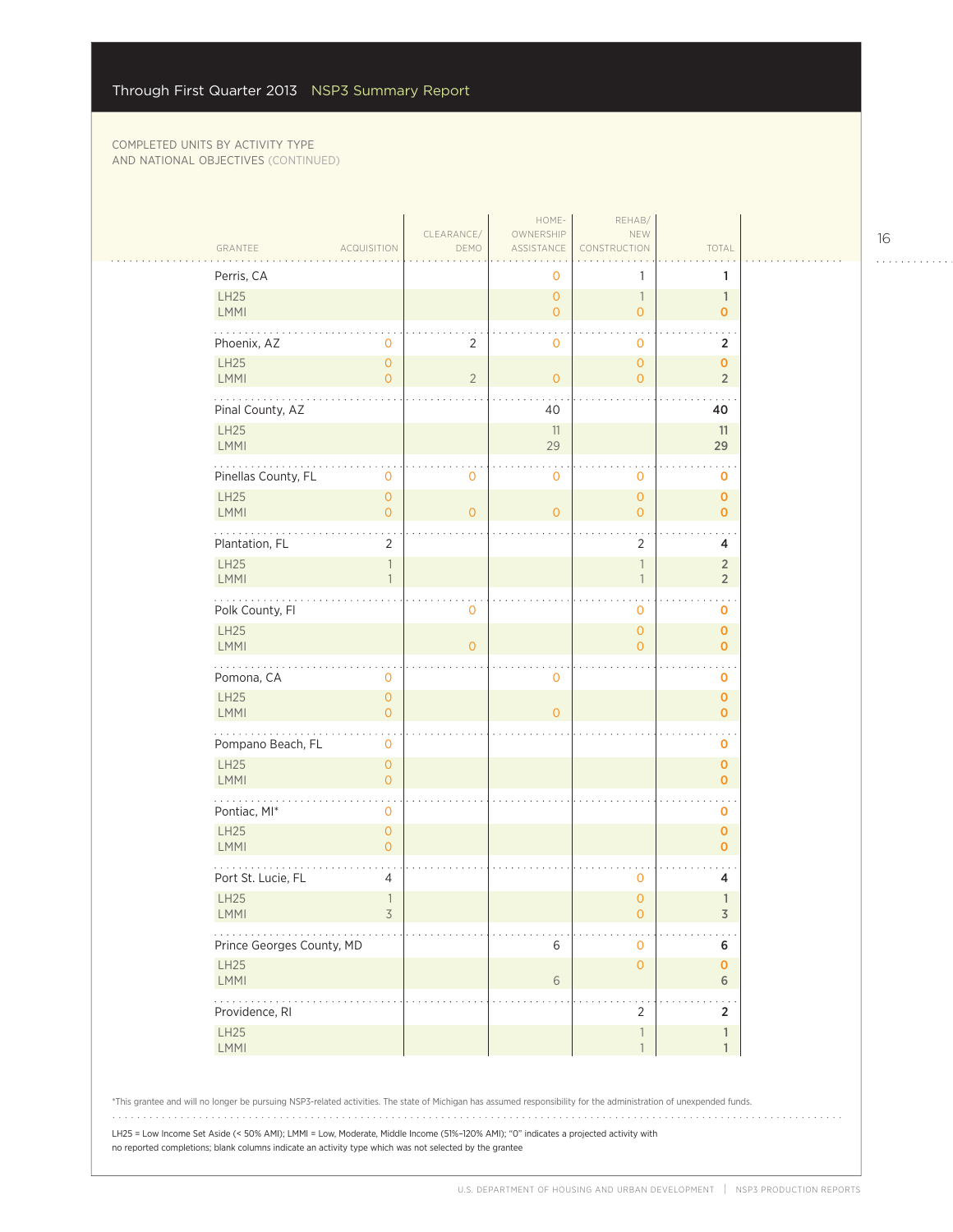| GRANTEE<br><b>ACQUISITION</b>                                                                                                        | CLEARANCE/<br>DEMO       | HOME-<br>OWNERSHIP<br>ASSISTANCE | REHAB/<br>NEW<br>CONSTRUCTION              | TOTAL                                   |  |
|--------------------------------------------------------------------------------------------------------------------------------------|--------------------------|----------------------------------|--------------------------------------------|-----------------------------------------|--|
| Pueblo, CO<br>0                                                                                                                      |                          |                                  | 0                                          | 0                                       |  |
| LH25<br><b>LMMI</b><br>$\mathbf{O}$                                                                                                  |                          |                                  | $\overline{O}$<br>$\overline{O}$           | $\mathbf 0$<br>$\mathbf 0$              |  |
| Reno, NV                                                                                                                             |                          |                                  | 0                                          | 0                                       |  |
| LH25                                                                                                                                 |                          |                                  | $\mathsf{O}\xspace$                        | $\mathbf 0$                             |  |
| Rhode Island State Program                                                                                                           |                          |                                  | 0                                          | 0                                       |  |
| <b>LH25</b><br><b>LMMI</b>                                                                                                           |                          |                                  | $\mathsf{O}\xspace$<br>$\overline{O}$      | $\mathbf 0$<br>$\mathbf{O}$             |  |
| $\cdots$<br>Rialto, CA<br>0                                                                                                          |                          | 3                                | $\ddot{\phantom{0}}$<br>0                  | $\sim$<br>3                             |  |
| LH25<br><b>LMMI</b><br>$\mathbf{O}$                                                                                                  |                          | 3                                | $\overline{O}$                             | $\mathbf{o}$<br>$\overline{\mathsf{3}}$ |  |
| Richland County, OH                                                                                                                  | 31                       |                                  | $\mathbf{O}$                               | 31                                      |  |
| <b>LH25</b><br><b>LMMI</b>                                                                                                           | 31                       |                                  | $\overline{O}$<br>$\overline{O}$           | $\mathbf 0$<br>31                       |  |
| .<br>Richmond, CA<br>0<br>LH25<br>$\overline{0}$                                                                                     |                          |                                  |                                            | 0<br>$\mathbf 0$                        |  |
| $\omega$ is a second set of $\omega$                                                                                                 |                          |                                  |                                            | $\sim$ .                                |  |
| Richmond, VA<br>LH25                                                                                                                 | 0<br>$\mathsf{O}\xspace$ | 0                                | 0<br>$\mathsf{O}\xspace$                   | 0<br>$\mathbf 0$                        |  |
| <b>LMMI</b>                                                                                                                          | $\overline{O}$           | $\overline{0}$                   | $\overline{O}$                             | $\mathbf{O}$                            |  |
| Riverside County, CA                                                                                                                 |                          | 56                               | 0                                          | 56                                      |  |
| LH25<br><b>LMMI</b>                                                                                                                  |                          | 24<br>32                         | $\overline{O}$<br>$\overline{O}$           | 24<br>32                                |  |
| .<br>Riverside, CA<br>46                                                                                                             | 0                        |                                  |                                            | 46                                      |  |
| LH25<br>44<br><b>LMMI</b><br>$\overline{2}$                                                                                          | $\overline{0}$           |                                  |                                            | 44<br>$\overline{2}$                    |  |
| Sacramento County, CA                                                                                                                |                          |                                  | 17                                         | 17                                      |  |
| LH25<br><b>LMMI</b>                                                                                                                  |                          |                                  | $\overline{4}$<br>13                       | $\sqrt{4}$<br>13                        |  |
| Saginaw, MI                                                                                                                          | 27                       |                                  | $\mathsf{O}\xspace$                        | 27                                      |  |
| <b>LMMI</b>                                                                                                                          | 27                       |                                  | $\overline{O}$                             | 27                                      |  |
| San Bernardino County, CA                                                                                                            |                          | 0                                | 0                                          | 0                                       |  |
| LH25<br><b>LMMI</b>                                                                                                                  |                          | $\mathbf 0$                      | $\mathsf{O}\xspace$<br>$\mathsf{O}\xspace$ | 0<br>$\mathbf 0$                        |  |
| San Bernardino, CA<br>$\mathbf 0$                                                                                                    |                          |                                  |                                            | o                                       |  |
| LH25<br>$\mathsf{O}\xspace$<br><b>LMMI</b><br>$\overline{O}$                                                                         |                          |                                  |                                            | 0<br>$\mathbf 0$                        |  |
|                                                                                                                                      |                          |                                  |                                            |                                         |  |
| LH25 = Low Income Set Aside (< 50% AMI); LMMI = Low, Moderate, Middle Income (51%-120% AMI); "0" indicates a projected activity with |                          |                                  |                                            |                                         |  |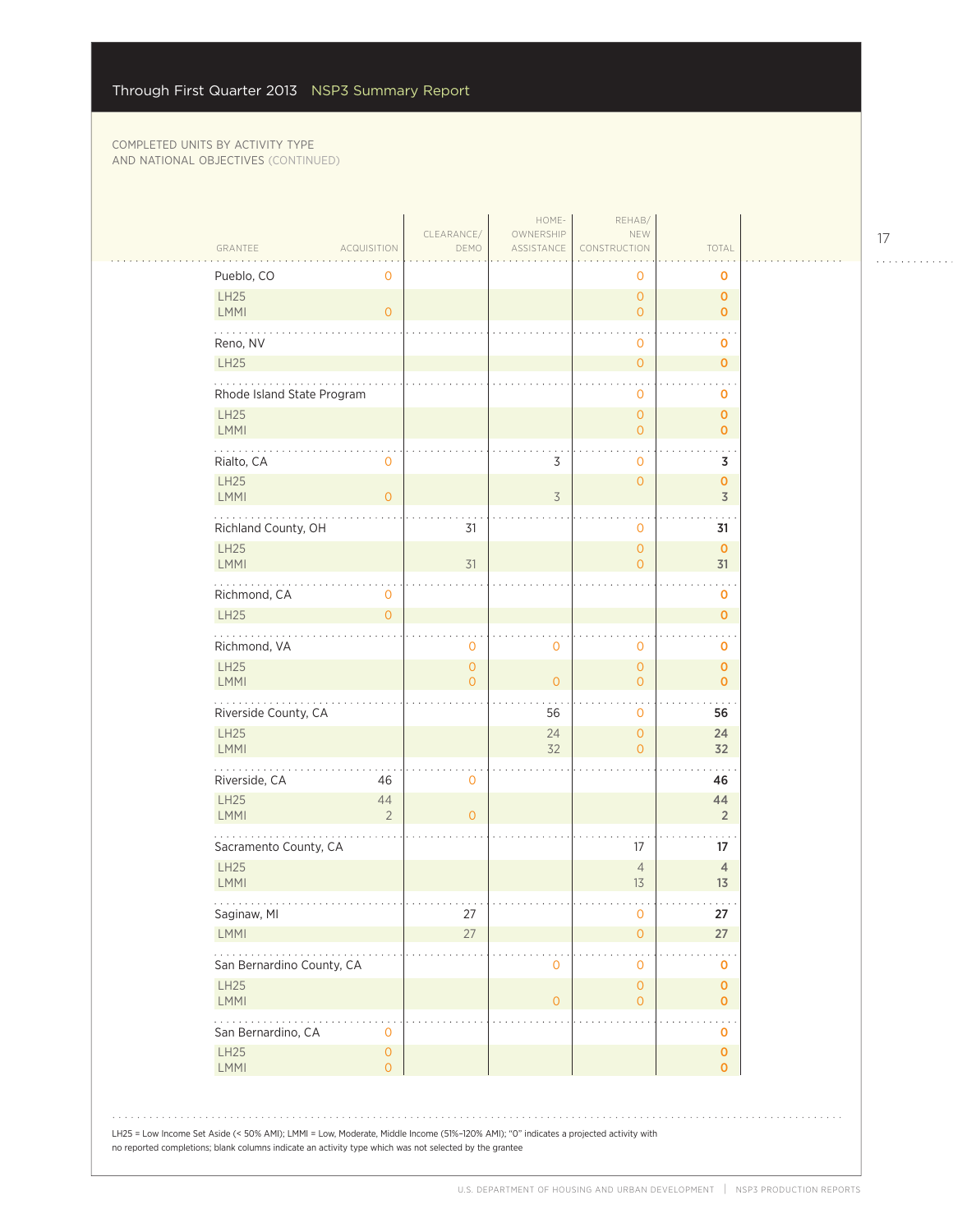| <b>LH25</b><br>$\mathbf{O}$<br>$\overline{0}$<br>LMMI<br>16<br>16<br>Sanford, FL<br>$\circ$<br>$\mathbf 0$<br>0<br>LH25<br>$\mathbf{0}$<br>0<br>LMMI<br>$\overline{O}$<br>$\mathbf{O}$<br>0<br>.<br>Santa Ana, CA<br>0<br>0<br>LH25<br>$\overline{O}$<br>0<br>LMMI<br>$\overline{0}$<br>$\mathbf 0$<br>Sarasota County, FL<br>20<br>20<br>$\sqrt{5}$<br><b>LH25</b><br>5<br>LMMI<br>15<br>15<br>Sarasota, FL<br>$\mathbf 0$<br>$\mathbf 0$<br>0<br><b>LH25</b><br>$\overline{O}$<br>0<br>LMMI<br>$\overline{0}$<br>$\mathsf{O}\xspace$<br>0<br>.<br>$\overline{2}$<br>Savannah, GA<br>$\mathbf 0$<br>2<br><b>LH25</b><br>$\overline{\phantom{a}}$<br>$\mathbb{1}$<br>LMMI<br>$\overline{0}$<br>$\overline{1}$<br>$\mathbf{1}$<br>Seminole County, FL<br>3<br>3<br><b>LH25</b><br>$\mathsf{O}\xspace$<br>0<br>3<br>$\overline{3}$<br>LMMI<br>.<br>Solano County, CA<br>2<br>2<br>LH25<br>$\overline{2}$<br>$\overline{2}$<br>LMMI<br>$\overline{O}$<br>$\overline{0}$<br>$\ddot{\phantom{a}}$<br>South Bend, IN<br>$\mathbf 0$<br>0<br><b>LH25</b><br>$\mathsf{O}\xspace$<br>0<br>LMMI<br>$\mathbf{O}$<br>$\mathbf{o}$<br>South Carolina<br>State Program<br>11<br>$\mathbf 0$<br>11<br>0<br><b>LH25</b><br>0<br>$\overline{0}$<br>0<br>$\mathsf{O}$<br>11<br><b>LMMI</b><br>$\overline{0}$<br>11<br>Southfield, MI<br>$\overline{0}$<br>$\mathbf 0$<br>0<br>LH25<br>$\mathsf{O}\xspace$<br>0<br>LMMI<br>$\mathbf{O}$<br>$\mathsf{O}\xspace$<br>$\overline{0}$<br>Springfield, MA<br>1<br>1<br><b>LH25</b><br>$\overline{\phantom{a}}$<br>$\mathbb{1}$<br><b>LMMI</b><br>$\mathsf{O}\xspace$<br>$\mathbf 0$ | San Joaquin County, CA | 0 |  | 16 | 16 |
|------------------------------------------------------------------------------------------------------------------------------------------------------------------------------------------------------------------------------------------------------------------------------------------------------------------------------------------------------------------------------------------------------------------------------------------------------------------------------------------------------------------------------------------------------------------------------------------------------------------------------------------------------------------------------------------------------------------------------------------------------------------------------------------------------------------------------------------------------------------------------------------------------------------------------------------------------------------------------------------------------------------------------------------------------------------------------------------------------------------------------------------------------------------------------------------------------------------------------------------------------------------------------------------------------------------------------------------------------------------------------------------------------------------------------------------------------------------------------------------------------------------------------------------------------------------------------------------------------------|------------------------|---|--|----|----|
|                                                                                                                                                                                                                                                                                                                                                                                                                                                                                                                                                                                                                                                                                                                                                                                                                                                                                                                                                                                                                                                                                                                                                                                                                                                                                                                                                                                                                                                                                                                                                                                                            |                        |   |  |    |    |
|                                                                                                                                                                                                                                                                                                                                                                                                                                                                                                                                                                                                                                                                                                                                                                                                                                                                                                                                                                                                                                                                                                                                                                                                                                                                                                                                                                                                                                                                                                                                                                                                            |                        |   |  |    |    |
|                                                                                                                                                                                                                                                                                                                                                                                                                                                                                                                                                                                                                                                                                                                                                                                                                                                                                                                                                                                                                                                                                                                                                                                                                                                                                                                                                                                                                                                                                                                                                                                                            |                        |   |  |    |    |
|                                                                                                                                                                                                                                                                                                                                                                                                                                                                                                                                                                                                                                                                                                                                                                                                                                                                                                                                                                                                                                                                                                                                                                                                                                                                                                                                                                                                                                                                                                                                                                                                            |                        |   |  |    |    |
|                                                                                                                                                                                                                                                                                                                                                                                                                                                                                                                                                                                                                                                                                                                                                                                                                                                                                                                                                                                                                                                                                                                                                                                                                                                                                                                                                                                                                                                                                                                                                                                                            |                        |   |  |    |    |
|                                                                                                                                                                                                                                                                                                                                                                                                                                                                                                                                                                                                                                                                                                                                                                                                                                                                                                                                                                                                                                                                                                                                                                                                                                                                                                                                                                                                                                                                                                                                                                                                            |                        |   |  |    |    |
|                                                                                                                                                                                                                                                                                                                                                                                                                                                                                                                                                                                                                                                                                                                                                                                                                                                                                                                                                                                                                                                                                                                                                                                                                                                                                                                                                                                                                                                                                                                                                                                                            |                        |   |  |    |    |
|                                                                                                                                                                                                                                                                                                                                                                                                                                                                                                                                                                                                                                                                                                                                                                                                                                                                                                                                                                                                                                                                                                                                                                                                                                                                                                                                                                                                                                                                                                                                                                                                            |                        |   |  |    |    |
|                                                                                                                                                                                                                                                                                                                                                                                                                                                                                                                                                                                                                                                                                                                                                                                                                                                                                                                                                                                                                                                                                                                                                                                                                                                                                                                                                                                                                                                                                                                                                                                                            |                        |   |  |    |    |
|                                                                                                                                                                                                                                                                                                                                                                                                                                                                                                                                                                                                                                                                                                                                                                                                                                                                                                                                                                                                                                                                                                                                                                                                                                                                                                                                                                                                                                                                                                                                                                                                            |                        |   |  |    |    |
|                                                                                                                                                                                                                                                                                                                                                                                                                                                                                                                                                                                                                                                                                                                                                                                                                                                                                                                                                                                                                                                                                                                                                                                                                                                                                                                                                                                                                                                                                                                                                                                                            |                        |   |  |    |    |
|                                                                                                                                                                                                                                                                                                                                                                                                                                                                                                                                                                                                                                                                                                                                                                                                                                                                                                                                                                                                                                                                                                                                                                                                                                                                                                                                                                                                                                                                                                                                                                                                            |                        |   |  |    |    |
|                                                                                                                                                                                                                                                                                                                                                                                                                                                                                                                                                                                                                                                                                                                                                                                                                                                                                                                                                                                                                                                                                                                                                                                                                                                                                                                                                                                                                                                                                                                                                                                                            |                        |   |  |    |    |
|                                                                                                                                                                                                                                                                                                                                                                                                                                                                                                                                                                                                                                                                                                                                                                                                                                                                                                                                                                                                                                                                                                                                                                                                                                                                                                                                                                                                                                                                                                                                                                                                            |                        |   |  |    |    |
|                                                                                                                                                                                                                                                                                                                                                                                                                                                                                                                                                                                                                                                                                                                                                                                                                                                                                                                                                                                                                                                                                                                                                                                                                                                                                                                                                                                                                                                                                                                                                                                                            |                        |   |  |    |    |
|                                                                                                                                                                                                                                                                                                                                                                                                                                                                                                                                                                                                                                                                                                                                                                                                                                                                                                                                                                                                                                                                                                                                                                                                                                                                                                                                                                                                                                                                                                                                                                                                            |                        |   |  |    |    |
|                                                                                                                                                                                                                                                                                                                                                                                                                                                                                                                                                                                                                                                                                                                                                                                                                                                                                                                                                                                                                                                                                                                                                                                                                                                                                                                                                                                                                                                                                                                                                                                                            |                        |   |  |    |    |
|                                                                                                                                                                                                                                                                                                                                                                                                                                                                                                                                                                                                                                                                                                                                                                                                                                                                                                                                                                                                                                                                                                                                                                                                                                                                                                                                                                                                                                                                                                                                                                                                            |                        |   |  |    |    |
|                                                                                                                                                                                                                                                                                                                                                                                                                                                                                                                                                                                                                                                                                                                                                                                                                                                                                                                                                                                                                                                                                                                                                                                                                                                                                                                                                                                                                                                                                                                                                                                                            |                        |   |  |    |    |
|                                                                                                                                                                                                                                                                                                                                                                                                                                                                                                                                                                                                                                                                                                                                                                                                                                                                                                                                                                                                                                                                                                                                                                                                                                                                                                                                                                                                                                                                                                                                                                                                            |                        |   |  |    |    |
|                                                                                                                                                                                                                                                                                                                                                                                                                                                                                                                                                                                                                                                                                                                                                                                                                                                                                                                                                                                                                                                                                                                                                                                                                                                                                                                                                                                                                                                                                                                                                                                                            |                        |   |  |    |    |
|                                                                                                                                                                                                                                                                                                                                                                                                                                                                                                                                                                                                                                                                                                                                                                                                                                                                                                                                                                                                                                                                                                                                                                                                                                                                                                                                                                                                                                                                                                                                                                                                            |                        |   |  |    |    |

18

. . . . . . . . . . . .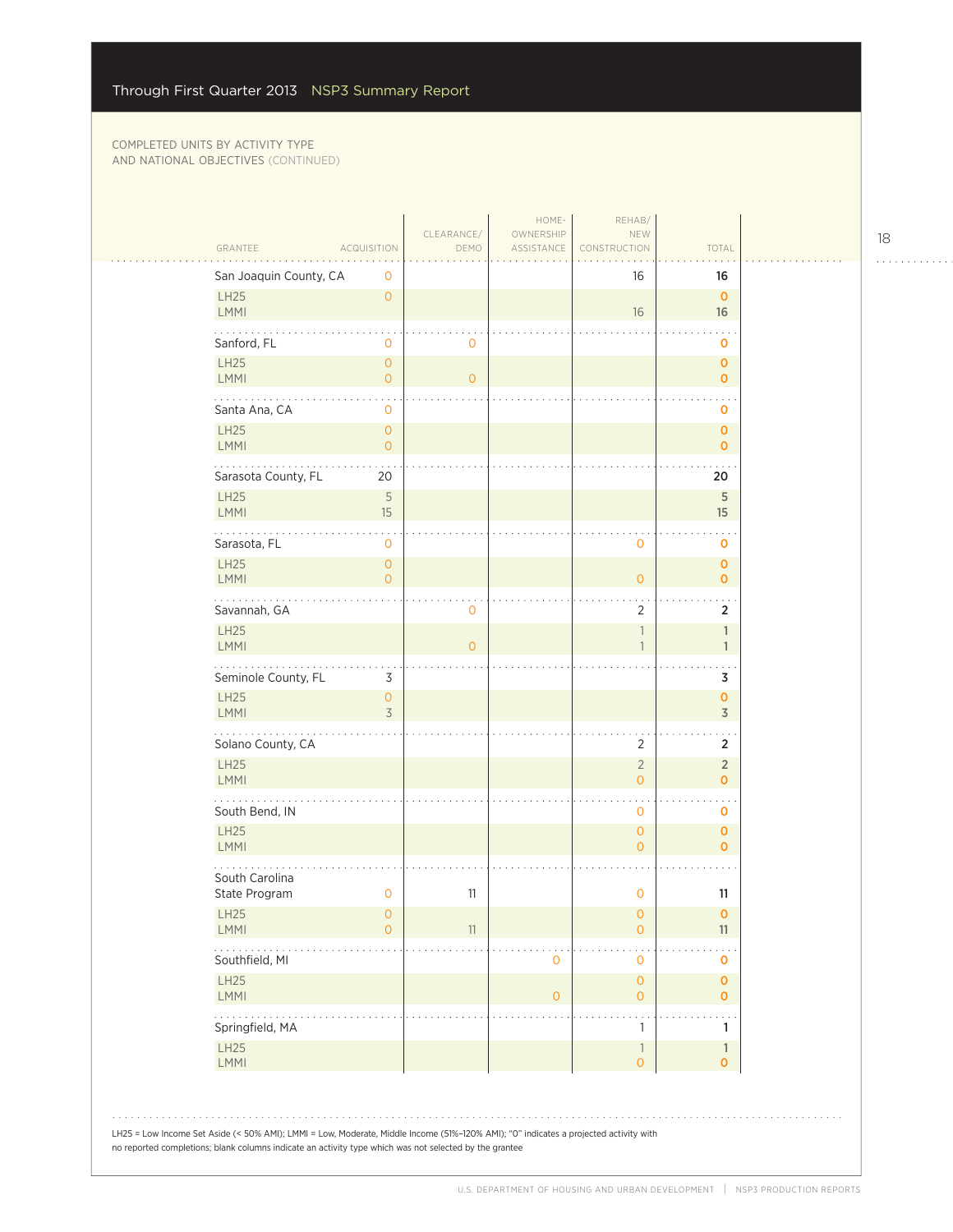| GRANTEE                                                                                                                              | <b>ACQUISITION</b>               | CLEARANCE/<br>DEMO | HOME-<br>OWNERSHIP<br>ASSISTANCE | REHAB/<br>NEW<br>CONSTRUCTION              | TOTAL                            |
|--------------------------------------------------------------------------------------------------------------------------------------|----------------------------------|--------------------|----------------------------------|--------------------------------------------|----------------------------------|
| St Paul, MN                                                                                                                          | 0                                | 0                  |                                  | 0                                          | 0                                |
| LH25<br><b>LMMI</b>                                                                                                                  | $\overline{0}$<br>$\overline{0}$ | $\overline{O}$     |                                  | $\overline{0}$<br>$\overline{O}$           | 0<br>$\mathbf{O}$                |
| St Petersburg, FL                                                                                                                    | $\mathbf{0}$                     | 0                  | $\circ$                          | $\mathbf 0$                                | 0                                |
| <b>LH25</b><br><b>LMMI</b>                                                                                                           | $\overline{0}$                   | $\overline{O}$     | $\mathbf 0$<br>$\overline{O}$    | $\overline{O}$<br>$\overline{0}$           | 0<br>$\mathbf{o}$                |
| St. Clair County, MI                                                                                                                 | 2                                | 20                 |                                  | 7                                          | 29                               |
| <b>LH25</b><br>LMMI                                                                                                                  | $\overline{2}$                   | 20                 |                                  | $\overline{4}$<br>3                        | $\overline{4}$<br>25             |
| St. Louis County, MO                                                                                                                 |                                  |                    |                                  | 1                                          | 1                                |
| <b>LH25</b><br>LMMI                                                                                                                  |                                  |                    |                                  | $\overline{1}$<br>$\overline{0}$           | $\mathbb{1}$<br>$\mathbf{o}$     |
| St. Louis, MO                                                                                                                        |                                  |                    |                                  | 0                                          | 0                                |
| <b>LH25</b><br>LMMI                                                                                                                  |                                  |                    |                                  | $\mathsf{O}\xspace$<br>$\overline{O}$      | $\overline{0}$<br>$\mathbf{O}$   |
| St. Lucie County, FL                                                                                                                 | 7                                |                    |                                  | $\ddot{\phantom{0}}$<br>$\mathbf 0$        | 7                                |
| <b>LH25</b><br>LMMI                                                                                                                  | $\overline{1}$<br>6              |                    |                                  | $\overline{O}$                             | $\mathbf{1}$<br>6                |
| Stanislaus County, CA                                                                                                                | 2                                |                    | 0                                | 2                                          | 4                                |
| <b>LH25</b><br>LMMI                                                                                                                  | $\overline{1}$<br>$\mathbf{1}$   |                    | $\mathbf{O}$<br>$\Omega$         | $\overline{1}$<br>$\overline{1}$           | $\overline{2}$<br>$\overline{2}$ |
| State of Alabama                                                                                                                     |                                  |                    |                                  | 0                                          | 0                                |
| <b>LH25</b><br>LMMI                                                                                                                  |                                  |                    |                                  | $\overline{O}$<br>$\overline{0}$           | 0<br>$\mathbf{o}$                |
| State of Arkansas                                                                                                                    |                                  |                    |                                  | $\mathbf 0$                                | 0                                |
| <b>LH25</b><br>LMMI                                                                                                                  |                                  |                    |                                  | $\overline{O}$<br>$\circ$                  | $\mathbf{o}$<br>$\mathbf{o}$     |
| State of California                                                                                                                  | $\mathbf{0}$                     |                    |                                  |                                            | 0                                |
| <b>LH25</b><br><b>LMMI</b>                                                                                                           | $\overline{O}$<br>0              |                    |                                  |                                            | $\overline{0}$<br>0              |
| $\ddotsc$<br>State of Colorado                                                                                                       |                                  |                    |                                  | $\mathbf 0$                                | 0                                |
| LH25<br>LMMI                                                                                                                         |                                  |                    |                                  | $\mathsf{O}\xspace$<br>$\mathbf{O}$        | 0<br>0                           |
| والمتمام والمناور<br>State of Delaware                                                                                               |                                  |                    | 3                                | $\bullet$ .<br>3                           | 6                                |
| <b>LH25</b><br>LMMI                                                                                                                  |                                  |                    | 3                                | $\overline{\phantom{a}}$<br>$\overline{2}$ | $\mathbb{1}$<br>5                |
|                                                                                                                                      |                                  |                    |                                  |                                            |                                  |
| LH25 = Low Income Set Aside (< 50% AMI); LMMI = Low, Moderate, Middle Income (51%-120% AMI); "O" indicates a projected activity with |                                  |                    |                                  |                                            |                                  |

. . . . . . . . . . . .

الأنباء

 $\bar{z}$  ,  $\bar{z}$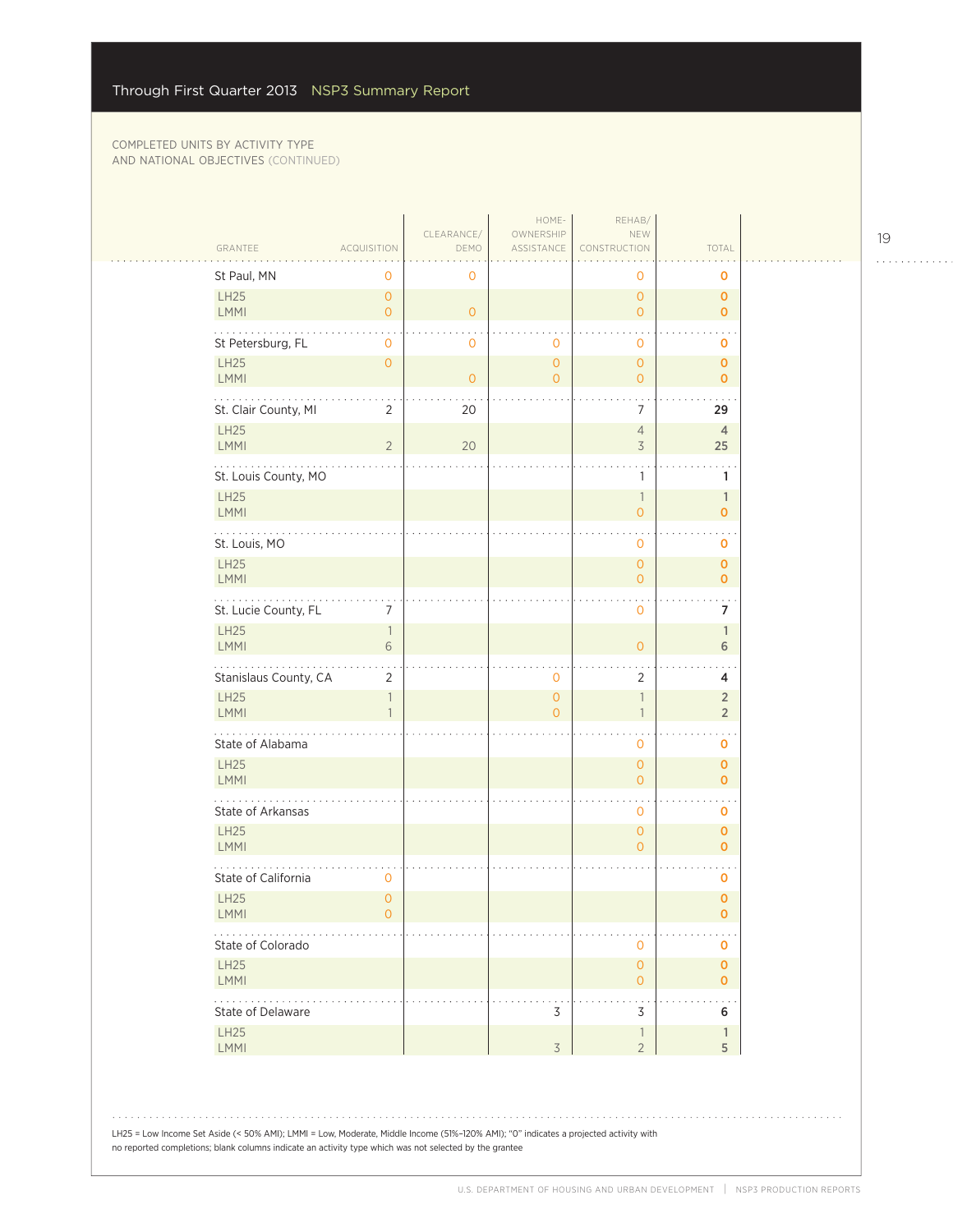| GRANTEE<br><b>ACQUISITION</b>                           | DEMO                                 | ASSISTANCE                       | CONSTRUCTION                               | TOTAL                          |
|---------------------------------------------------------|--------------------------------------|----------------------------------|--------------------------------------------|--------------------------------|
| State of Florida<br><b>LH25</b>                         |                                      |                                  | 23<br>15                                   | 23<br>15                       |
| LMMI                                                    |                                      |                                  | $\,8\,$                                    | 8                              |
| State of Georgia<br>0                                   | 0                                    | $\circ$                          | 18                                         | 18                             |
| <b>LH25</b><br>$\overline{O}$<br>LMMI<br>$\overline{O}$ | $\overline{0}$<br>$\overline{0}$     | $\overline{O}$<br>$\overline{O}$ | $\overline{4}$<br>14                       | $\overline{4}$<br>14           |
| .                                                       |                                      |                                  |                                            |                                |
| State of Idaho<br>9<br><b>LH25</b><br>$\overline{4}$    |                                      |                                  |                                            | 9<br>$\overline{4}$            |
| LMMI<br>5                                               |                                      |                                  |                                            | 5                              |
| State of Illinois                                       |                                      |                                  | 0                                          | O                              |
| <b>LH25</b><br>LMMI                                     |                                      |                                  | $\overline{0}$<br>$\mathbf 0$              | $\mathbf 0$<br>$\mathbf 0$     |
| State of Indiana-IHCDA                                  |                                      |                                  | 1                                          | 1                              |
| <b>LH25</b><br>LMMI                                     |                                      |                                  | $\overline{0}$<br>$\overline{\phantom{a}}$ | $\mathbf{O}$<br>$\mathbf{1}$   |
| والمتمام والمتماري<br>State of Iowa                     | 1                                    |                                  | $\overline{2}$                             | 3                              |
| <b>LH25</b><br>LMMI                                     | $\overline{\phantom{a}}$<br>$\Omega$ |                                  | $\mathbb{1}$<br>$\overline{1}$             | $\overline{2}$<br>$\mathbf{1}$ |
| State of Kansas<br>0                                    |                                      |                                  | 0                                          | 0                              |
| <b>LH25</b><br>$\mathbf{O}$<br>LMMI<br>$\overline{O}$   |                                      |                                  | $\mathsf{O}\xspace$<br>$\overline{0}$      | $\mathbf 0$<br>$\overline{0}$  |
| .<br>State of Kentucky                                  |                                      |                                  | 1                                          | 1                              |
| <b>LH25</b><br>LMMI                                     |                                      |                                  | $\overline{0}$<br>$\overline{1}$           | $\mathbf{O}$<br>$\mathbf{1}$   |
| State of Louisiana                                      | $\mathbf 0$                          |                                  | 0                                          | $\mathbf 0$                    |
| <b>LH25</b><br>LMMI                                     | $\circ$<br>$\Omega$                  |                                  | $\overline{0}$<br>$\overline{0}$           | $\mathbf 0$<br>$\mathbf 0$     |
| State of Maine                                          |                                      |                                  | 0                                          | O                              |
| <b>LH25</b><br><b>LMMI</b>                              |                                      |                                  | $\overline{0}$<br>0                        | $\mathbf 0$<br>0               |
| State of Maryland<br>$\mathbf 0$                        |                                      | $\mathbf{0}$                     | $\mathsf{O}\xspace$                        | 0                              |
| LH25<br>$\mathsf{O}\xspace$<br>LMMI<br>$\circ$          |                                      | $\circ$                          | $\mathsf{O}\xspace$<br>$\overline{0}$      | $\mathbf{O}$<br>$\mathbf{o}$   |
| $\ldots$ .<br>State of Massachusetts<br>4               |                                      |                                  | $\star$<br>$\overline{2}$                  | 6                              |
| LH25<br>$\mathsf{O}\xspace$<br>LMMI<br>$\overline{4}$   |                                      |                                  | $\mathsf{O}\xspace$<br>$\overline{2}$      | $\mathbf 0$<br>6               |
|                                                         |                                      |                                  |                                            |                                |

no reported completions; blank columns indicate an activity type which was not selected by the grantee

20

. . . . . . . . . . . .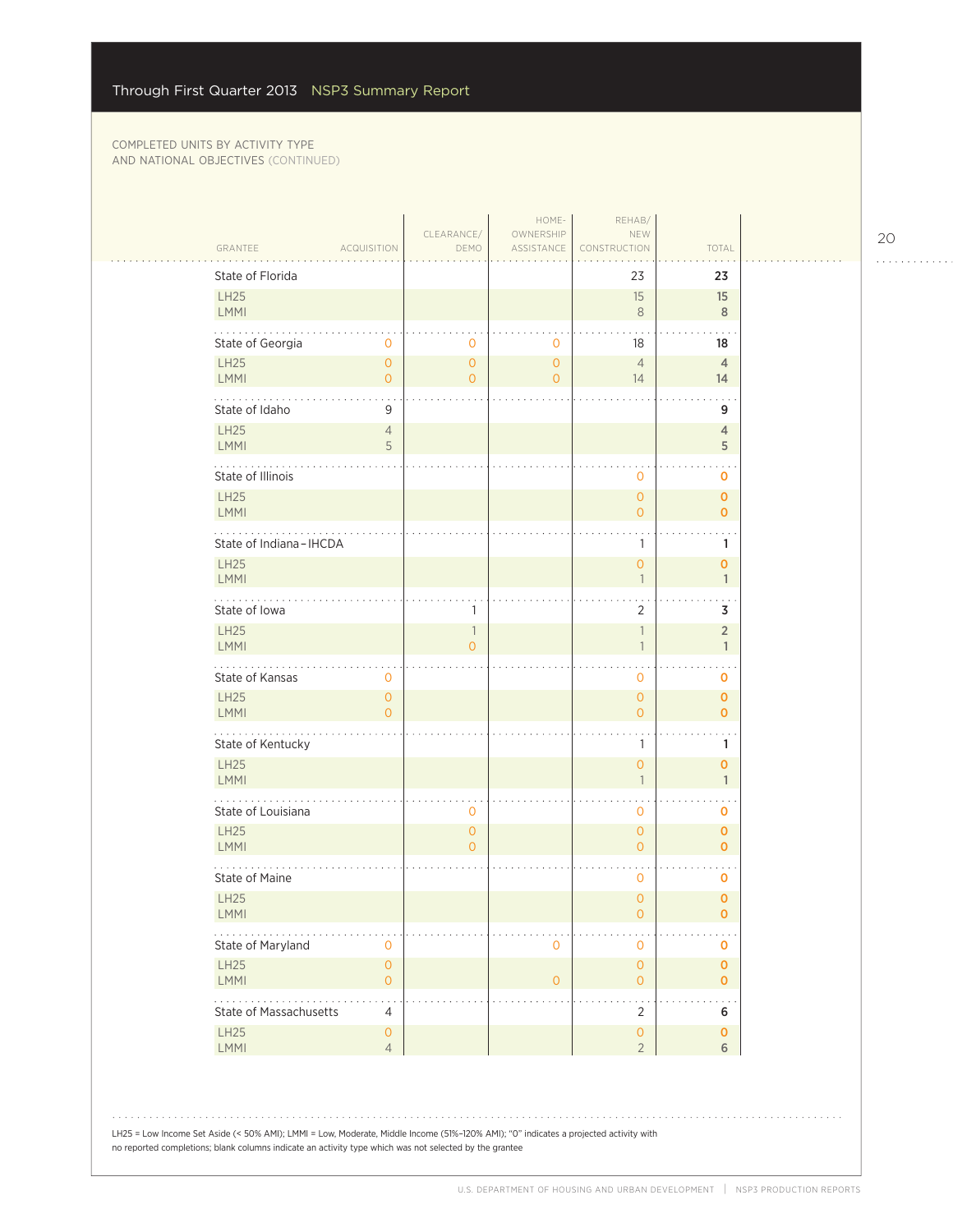$\mathcal{L}_{\mathcal{A}}$ 

|                                  |                          | CLEARANCE/     | HOME-<br>OWNERSHIP            | REHAB/<br>NEW                    |                                |  |
|----------------------------------|--------------------------|----------------|-------------------------------|----------------------------------|--------------------------------|--|
| GRANTEE                          | <b>ACQUISITION</b>       | DEMO           | ASSISTANCE                    | CONSTRUCTION                     | TOTAL                          |  |
| State of Michigan                |                          |                |                               | 0                                | 0                              |  |
| <b>LH25</b>                      |                          |                |                               | $\overline{O}$                   | $\mathbf{0}$                   |  |
| State of Minnesota               |                          |                |                               | 6                                | 6                              |  |
| <b>LH25</b><br>LMMI              |                          |                |                               | $\sqrt{2}$<br>$\overline{4}$     | $\overline{2}$<br>4            |  |
| State of Mississippi             |                          |                |                               | 100                              | 100                            |  |
| <b>LH25</b>                      |                          |                |                               | 100                              | 100                            |  |
| .<br>State of Missouri           |                          | 2              | 0                             | 6                                | 8                              |  |
| <b>LH25</b><br>LMMI              |                          | $\overline{2}$ | $\overline{O}$                | $\overline{\phantom{a}}$<br>5    | $\mathbb{1}$<br>$\overline{7}$ |  |
| State of Montana                 |                          |                |                               | $\mathbf{O}$                     | 0                              |  |
| <b>LH25</b><br>LMMI              |                          |                |                               | $\overline{O}$<br>$\overline{O}$ | $\mathbf 0$<br>$\mathbf{O}$    |  |
| State of Nebraska                |                          |                |                               | $\mathbf 0$                      | 0                              |  |
| <b>LH25</b><br>LMMI              |                          |                |                               | $\overline{O}$<br>$\overline{0}$ | $\mathbf{O}$<br>$\mathbf{O}$   |  |
| State of Nevada                  |                          |                | 36                            | $\mathbf{0}$                     | 36                             |  |
| <b>LH25</b><br>LMMI              |                          |                | 14<br>22                      | $\overline{0}$                   | 14<br>22                       |  |
| State of New Hampshire           | $\mathbf 0$              | $\overline{0}$ |                               | 9                                | 9                              |  |
| <b>LH25</b><br>LMMI              | $\mathbf{O}$<br>$\Omega$ | $\overline{0}$ |                               | $\mathsf{O}\xspace$<br>9         | $\mathbf 0$<br>9               |  |
| 202020<br>State of New Jersey    |                          |                |                               | $\mathbf 0$                      | o                              |  |
| <b>LH25</b><br>LMMI              |                          |                |                               | $\overline{0}$<br>$\Omega$       | $\mathbf{O}$<br>$\mathbf{O}$   |  |
| State of New York                |                          |                |                               | $\mathbf{0}$                     | 0                              |  |
| <b>LH25</b><br>LMMI              |                          |                |                               | $\overline{0}$<br>$\overline{O}$ | $\mathbf 0$<br>$\mathbf{O}$    |  |
| .<br>State of North Carolina     |                          |                | 0                             | 4                                | 5                              |  |
| LH25<br>LMMI                     | 1<br>$\overline{O}$      |                | $\mathbf 0$<br>$\overline{0}$ | $\overline{4}$<br>$\overline{O}$ | 5<br>$\overline{O}$            |  |
| .<br>State of North Dakota-NDHFA |                          |                |                               | $\mathbf{O}$                     | o                              |  |
| <b>LH25</b><br>LMMI              |                          |                |                               | $\circ$<br>$\overline{O}$        | $\mathbf{O}$<br>$\mathbf 0$    |  |
|                                  |                          |                |                               |                                  |                                |  |

LH25 = Low Income Set Aside (< 50% AMI); LMMI = Low, Moderate, Middle Income (51%–120% AMI); "0" indicates a projected activity with no reported completions; blank columns indicate an activity type which was not selected by the grantee

21

. . . . . . . . . . . .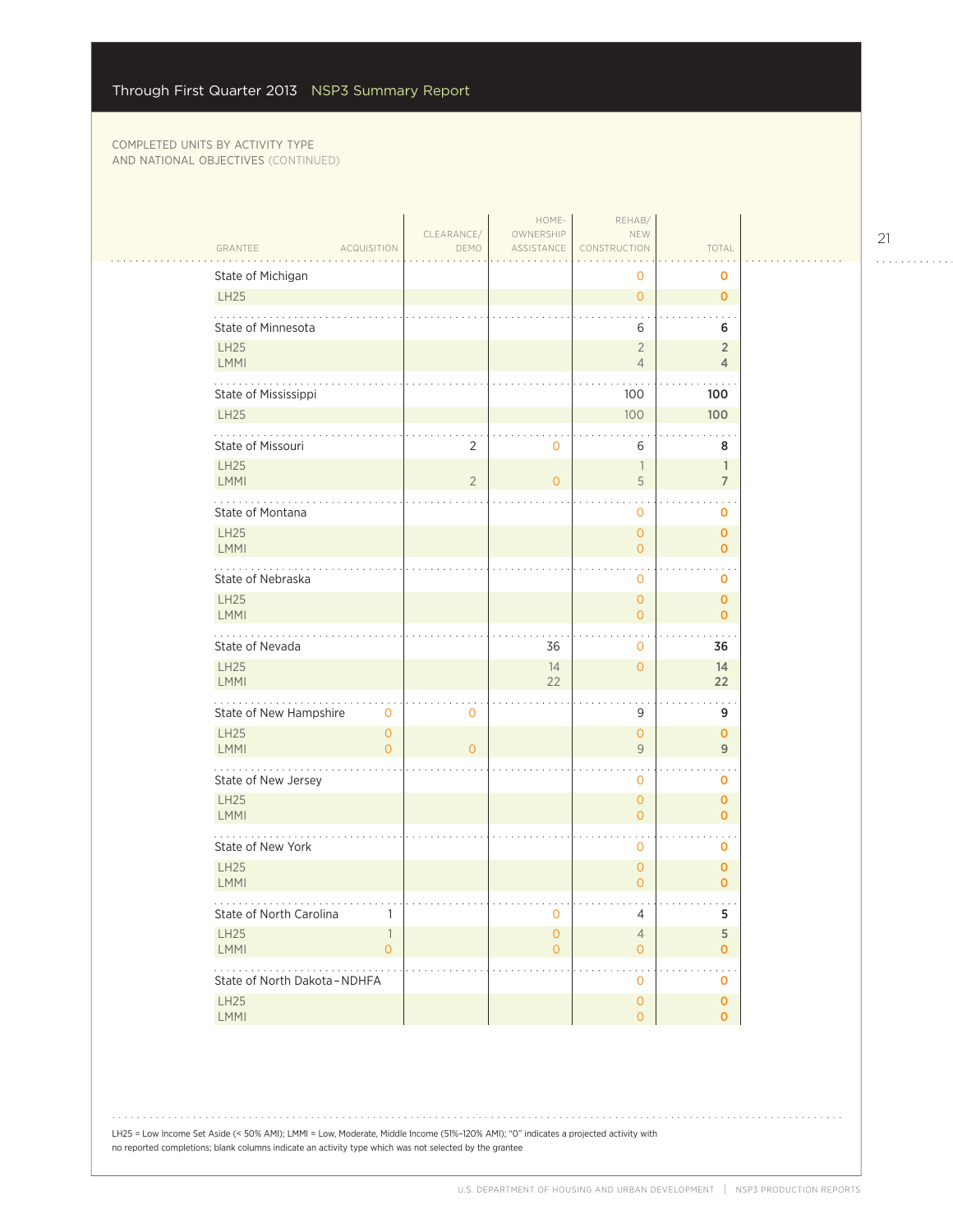|                                                                                                                                                                                                                                                | CLEARANCE/   | HOME-<br>OWNERSHIP             | REHAB/<br>NEW                         |                                  |  |
|------------------------------------------------------------------------------------------------------------------------------------------------------------------------------------------------------------------------------------------------|--------------|--------------------------------|---------------------------------------|----------------------------------|--|
| GRANTEE<br><b>ACQUISITION</b>                                                                                                                                                                                                                  | DEMO         | ASSISTANCE                     | CONSTRUCTION                          | TOTAL                            |  |
| State of Ohio<br>LH25                                                                                                                                                                                                                          |              |                                | 0                                     | 0                                |  |
|                                                                                                                                                                                                                                                |              |                                | $\overline{O}$                        | $\mathbf 0$                      |  |
| State of Oregon                                                                                                                                                                                                                                |              | $12 \overline{ }$              | 22                                    | 34                               |  |
| <b>LH25</b><br>LMMI                                                                                                                                                                                                                            |              | $\overline{\phantom{a}}$<br>11 | 19<br>$\overline{3}$                  | 20<br>14                         |  |
| State of Pennsylvania<br>$\mathbf 0$                                                                                                                                                                                                           |              | 0                              | 0                                     | 0                                |  |
| LH25<br>$\mathsf{O}\xspace$<br>LMMI<br>$\overline{0}$                                                                                                                                                                                          |              | $\overline{0}$<br>$\circ$      | $\mathsf{O}\xspace$<br>$\overline{O}$ | $\mathbf 0$<br>$\mathbf{O}$      |  |
| State of South Dakota                                                                                                                                                                                                                          |              |                                | 25                                    | 26                               |  |
| <b>LH25</b><br>LMMI                                                                                                                                                                                                                            |              |                                | 18<br>$\overline{7}$                  | 19<br>$\overline{7}$             |  |
| State of Tennessee                                                                                                                                                                                                                             |              |                                | $\mathbf{O}$                          | 0                                |  |
| LH25<br>LMMI                                                                                                                                                                                                                                   |              |                                | $\overline{O}$<br>$\overline{O}$      | 0<br>$\mathbf{O}$                |  |
| State of Texas-TDHCA                                                                                                                                                                                                                           |              |                                | 0                                     | 0                                |  |
| <b>LH25</b>                                                                                                                                                                                                                                    |              |                                | $\overline{O}$                        | 0                                |  |
| State of Utah                                                                                                                                                                                                                                  |              |                                | 0                                     | 0                                |  |
| <b>LH25</b><br>LMMI                                                                                                                                                                                                                            |              |                                | $\overline{O}$<br>$\overline{O}$      | $\mathbf 0$<br>$\mathbf{o}$      |  |
| State of Vermont<br>$\mathbf{0}$                                                                                                                                                                                                               |              |                                | 12                                    | $12 \overline{ }$                |  |
| <b>LH25</b><br>$\mathsf{O}\xspace$<br>LMMI                                                                                                                                                                                                     |              |                                | $\overline{O}$<br>12                  | $\mathbf{O}$<br>12               |  |
| .<br>State of Virginia<br>0                                                                                                                                                                                                                    |              |                                | 0                                     | 0                                |  |
| LMMI<br>$\overline{O}$                                                                                                                                                                                                                         |              |                                | $\overline{O}$                        | 0                                |  |
| State of Washington<br>14                                                                                                                                                                                                                      |              |                                | 0                                     | 14                               |  |
| <b>LH25</b><br>14<br>LMMI<br>$\overline{0}$                                                                                                                                                                                                    |              |                                | $\overline{O}$<br>$\overline{O}$      | 14<br>$\mathbf 0$                |  |
| State of West Virginia                                                                                                                                                                                                                         | 60           |                                | 0                                     | 60                               |  |
| LH25<br>LMMI                                                                                                                                                                                                                                   | 60           |                                | $\mathsf{O}\xspace$                   | $\circ$<br>60                    |  |
| State of Wisconsin                                                                                                                                                                                                                             | $\mathbf 0$  |                                | 4                                     | 4                                |  |
| <b>LH25</b><br>LMMI                                                                                                                                                                                                                            | $\mathbf{O}$ |                                | $\sqrt{2}$<br>$\overline{2}$          | $\overline{2}$<br>$\overline{2}$ |  |
| <b><i><u>Property</u></i></b><br>Stockton, CA<br>0                                                                                                                                                                                             |              |                                | $\mathbf{r}$<br>1                     | 1                                |  |
| LH25<br>$\mathsf{O}\xspace$<br>LMMI<br>$\mathbf 0$                                                                                                                                                                                             |              |                                | $\mathbf{0}$<br>$\overline{1}$        | 0<br>$\mathbf{1}$                |  |
| LH25 = Low Income Set Aside (< 50% AMI); LMMI = Low, Moderate, Middle Income (51%-120% AMI); "O" indicates a projected activity with<br>no reported completions; blank columns indicate an activity type which was not selected by the grantee |              |                                |                                       |                                  |  |

22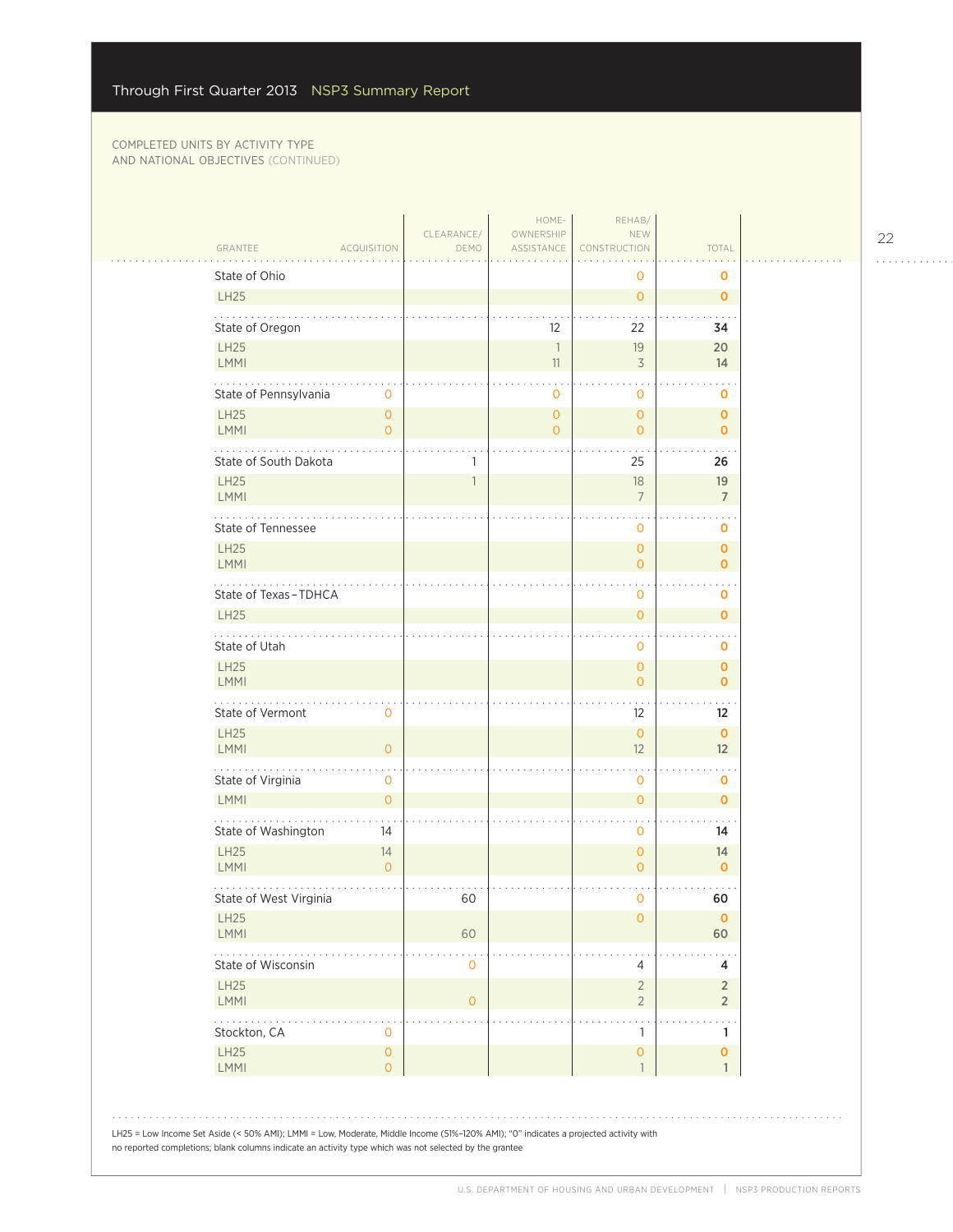| GRANTEE                          | <b>ACQUISITION</b>                    | CLEARANCE/<br>DEMO | OWNERSHIP<br>ASSISTANCE          | NEW<br>CONSTRUCTION                        | TOTAL                          |
|----------------------------------|---------------------------------------|--------------------|----------------------------------|--------------------------------------------|--------------------------------|
| Suffolk County, NY<br>LH25       |                                       |                    |                                  | 0<br>$\circ$                               | 0<br>$\mathbf 0$               |
| LMMI                             |                                       |                    |                                  | $\circ$                                    | $\mathbf 0$                    |
| Sunrise, FL<br>LH25              | $\mathbf 0$<br>$\mathbf{O}$           |                    |                                  | $\mathbf{O}$<br>$\circ$                    | 0<br>$\mathbf 0$               |
| <b>LMMI</b>                      | $\overline{0}$                        |                    |                                  | $\circ$                                    | $\mathbf 0$                    |
| .<br>Surprise Town, AZ           | $\mathbf 0$                           |                    | 3                                |                                            | 3                              |
| LH25<br><b>LMMI</b>              | $\mathsf{O}\xspace$<br>$\overline{O}$ |                    | $\overline{O}$<br>$\overline{3}$ |                                            | $\mathbf 0$<br>$\overline{3}$  |
| Tamarac, FL                      | $\overline{2}$                        |                    | $\overline{2}$                   |                                            | 4                              |
| LH25<br>LMMI                     | $\mathbf{O}$<br>$\overline{2}$        |                    | $\overline{1}$                   |                                            | $\mathbb{1}$<br>$\overline{3}$ |
| Tampa, FL                        |                                       | 0                  |                                  | 22                                         | 22                             |
| LH25<br><b>LMMI</b>              |                                       | $\overline{0}$     |                                  | 22<br>$\circ$                              | 22<br>$\mathbf 0$              |
| والمالم المالم<br>Titusville, FL |                                       |                    |                                  | 3                                          | 3                              |
| LH25<br><b>LMMI</b>              |                                       |                    |                                  | $\overline{\phantom{a}}$<br>$\overline{2}$ | $\mathbb{1}$<br>$\overline{2}$ |
| Toledo, OH                       |                                       | 0                  |                                  | $\sim$<br>4                                | 4                              |
| LH25<br><b>LMMI</b>              |                                       | $\overline{O}$     |                                  | $\circ$<br>$\sqrt{4}$                      | $\mathbf 0$<br>$\overline{4}$  |
| .<br>Trumbull County, OH         |                                       | 0                  |                                  | 4                                          | 4                              |
| LH25<br>LMMI                     |                                       | $\overline{O}$     |                                  | $\overline{4}$                             | $\overline{4}$<br>$\mathbf 0$  |
| Tulare County, CA                |                                       |                    |                                  | $\mathbf 0$                                | o                              |
| <b>LH25</b>                      |                                       |                    |                                  | $\mathsf{O}\xspace$                        | $\mathbf 0$                    |
| Union County, NJ                 |                                       |                    |                                  | $\mathbf{0}$                               | 0                              |
| LH25<br>.                        |                                       |                    |                                  | $\mathsf{O}\xspace$                        | $\mathbf 0$                    |
| Vallejo, CA                      |                                       |                    | 0                                | 2                                          | 2                              |
| LH25<br>LMMI                     |                                       |                    | $\mathbf{O}$                     | $\mathsf{O}\xspace$<br>$\overline{2}$      | $\pmb{0}$<br>$\overline{2}$    |
| Victorville, CA                  | 6                                     | 0                  | $\mathbf 0$                      | $\mathbf{O}$                               | 6                              |
| LH25<br>LMMI                     | $\sqrt{6}$<br>$\overline{0}$          | $\overline{0}$     | $\mathbf{O}$<br>$\mathbf{0}$     | $\circ$                                    | $\,$ 6 $\,$<br>0               |
| $\cdots$<br>Volusia County, FL   |                                       |                    |                                  | 2                                          | $\overline{2}$                 |
| LH25<br>LMMI                     |                                       |                    |                                  | $\mathsf{O}\xspace$<br>$\overline{2}$      | $\mathbf 0$<br>$2^{\circ}$     |

23